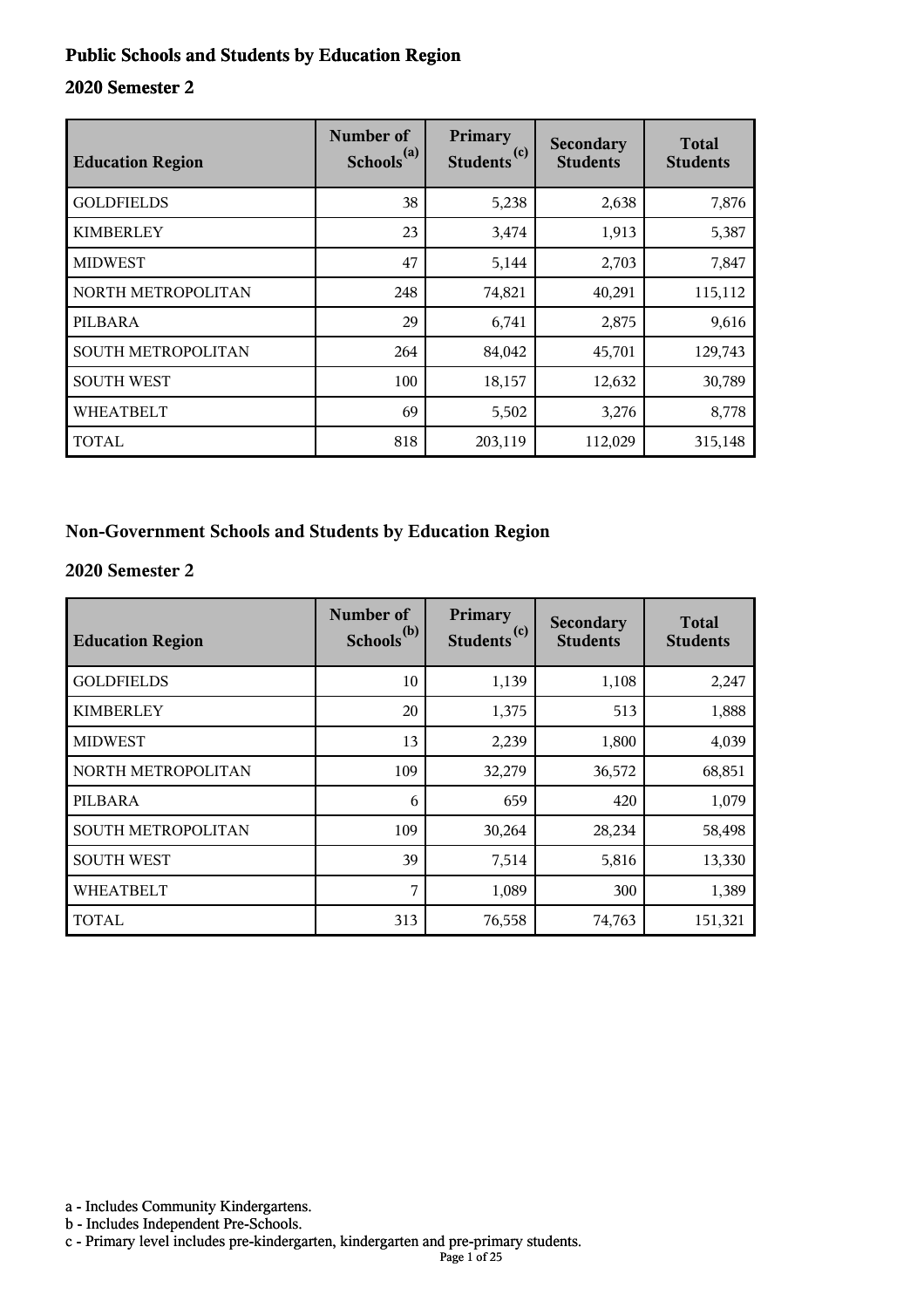## **Public Schools and Students in Goldfields Education Region**

| <b>Education Region</b>           | Primary<br><b>Students</b> | Secondary<br><b>Students</b> | <b>Total</b><br><b>Students</b> |
|-----------------------------------|----------------------------|------------------------------|---------------------------------|
| <b>BOULDER PRIMARY SCHOOL</b>     | 293                        | $\mathbf{0}$                 | 293                             |
| CASCADE PRIMARY SCHOOL            | 29                         | $\mathbf{0}$                 | 29                              |
| CASTLETOWN PRIMARY SCHOOL         | 491                        | $\boldsymbol{0}$             | 491                             |
| CONDINGUP PRIMARY SCHOOL          | 52                         | $\boldsymbol{0}$             | 52                              |
| COOLGARDIE PRIMARY SCHOOL         | 48                         | $\boldsymbol{0}$             | 48                              |
| EAST KALGOORLIE PRIMARY SCHOOL    | 152                        | $\mathbf{0}$                 | 152                             |
| EASTERN GOLDFIELDS COLLEGE        | $\mathbf{0}$               | 442                          | 442                             |
| <b>EASTERN GOLDFIELDS ES CTRE</b> | $\boldsymbol{0}$           | 31                           | 31                              |
| <b>ESPERANCE ED SUP CTRE</b>      | $\boldsymbol{0}$           | 21                           | 21                              |
| ESPERANCE PRIMARY SCHOOL          | 483                        | $\boldsymbol{0}$             | 483                             |
| ESPERANCE SENIOR HIGH SCHOOL      | $\mathbf{0}$               | 913                          | 913                             |
| HANNANS PRIMARY SCHOOL            | 377                        | $\boldsymbol{0}$             | 377                             |
| HOPETOUN PRIMARY SCHOOL           | 92                         | $\boldsymbol{0}$             | 92                              |
| JERDACUTTUP PRIMARY SCHOOL        | 12                         | $\boldsymbol{0}$             | 12                              |
| KALGOORLIE PRIMARY SCHOOL         | 466                        | $\boldsymbol{0}$             | 466                             |
| KALGOORLIE SCHOOL OF THE AIR      | 61                         | $\Omega$                     | 61                              |
| KALGOORLIE-BOULDER COM HS         | $\theta$                   | 835                          | 835                             |
| KAMBALDA PRIMARY SCHOOL           | 81                         | $\mathbf{0}$                 | 81                              |
| KAMBALDA WEST DISTRICT HIGH SCH   | 135                        | 84                           | 219                             |
| LAKE KING PRIMARY SCHOOL          | 46                         | $\mathbf{0}$                 | 46                              |
| <b>LAVERTON SCHOOL</b>            | 58                         | 25                           | 83                              |
| LEINSTER COMMUNITY SCHOOL         | 106                        | 8                            | 114                             |
| LEONORA DISTRICT HIGH SCHOOL      | 72                         | 35                           | 107                             |
| <b>MENZIES COM SCHOOL</b>         | 9                          | 7                            | 16                              |
| MOUNT MARGARET REM COM SCHOOL     | 9                          | $\mathbf{0}$                 | 9                               |
| MUNGLINUP PRIMARY SCHOOL          | 14                         | 0                            | 14                              |
| NGAANYATJARRA LANDS SCHOOL        | 201                        | 135                          | 336                             |
| NORSEMAN DISTRICT HIGH SCHOOL     | 42                         | 22                           | 64                              |
| NORTH KALGOORLIE PRIMARY SCHOOL   | 472                        | $\mathbf{0}$                 | 472                             |
| NULSEN PRIMARY SCHOOL             | 177                        | 0                            | 177                             |
| <b>O'CONNOR ED SUP CTRE</b>       | 32                         | $\mathbf{0}$                 | 32                              |
| O'CONNOR PRIMARY SCHOOL           | 705                        | $\mathbf{0}$                 | 705                             |
| RAVENSTHORPE DISTRICT HIGH SCH    | 65                         | 45                           | 110                             |
| SALMON GUMS PRIMARY SCHOOL        | 16                         | $\mathbf{0}$                 | 16                              |
| <b>SCADDAN PRIMARY SCHOOL</b>     | 28                         | $\mathbf{0}$                 | 28                              |
| SOUTH KALGOORLIE PRIMARY SCHOOL   | 344                        | 0                            | 344                             |
| TJUNTJUNTJARA REM COM SCH         | 18                         | 11                           | 29                              |
| WILUNA REM COMM SCHOOL            | 52                         | 24                           | 76                              |
| TOTAL                             | 5,238                      | 2,638                        | 7,876                           |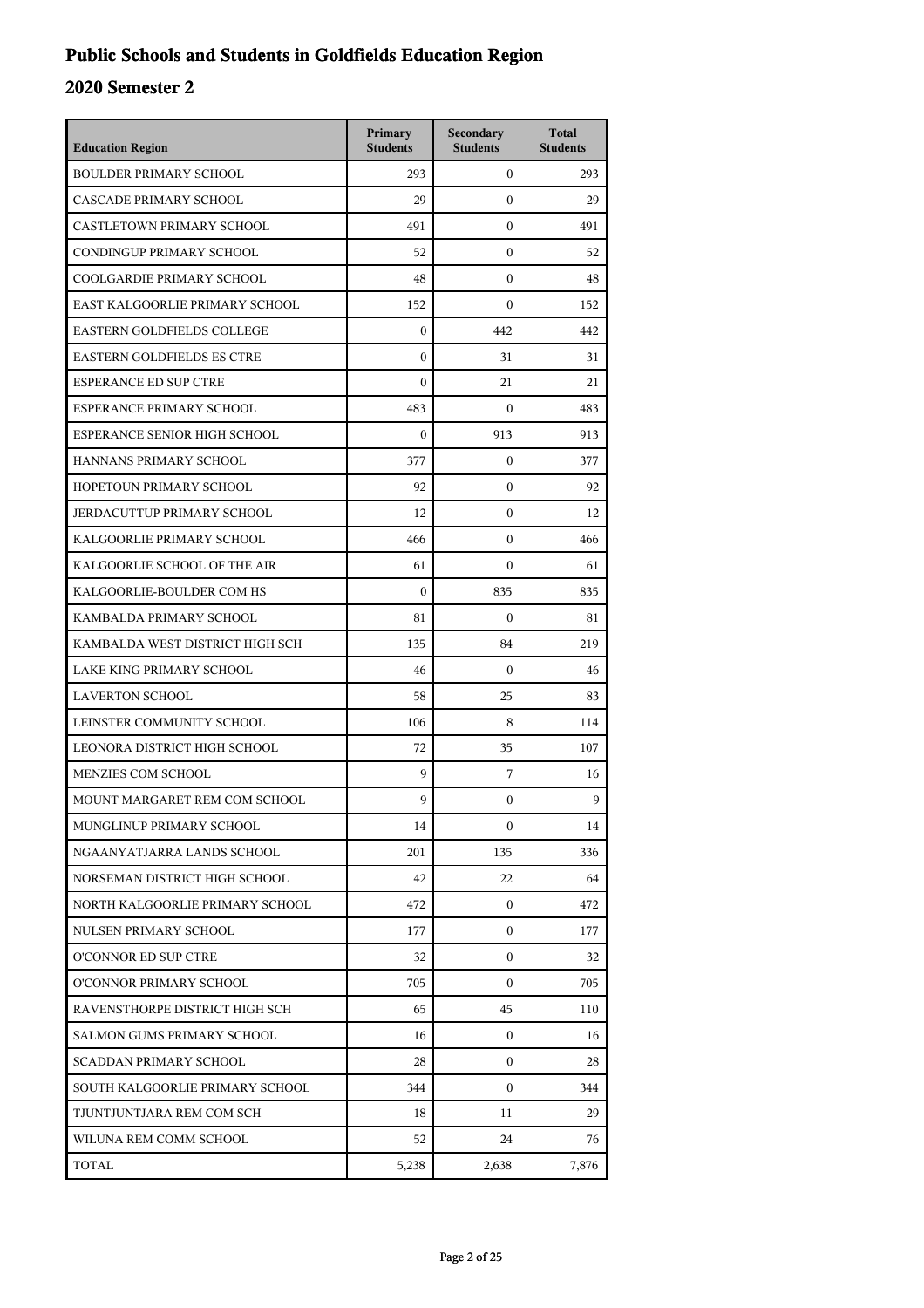## **Public Schools and Students in Kimberley Education Region**

| <b>Education Region</b>            | Primary<br><b>Students</b> | Secondary<br><b>Students</b> | <b>Total</b><br><b>Students</b> |
|------------------------------------|----------------------------|------------------------------|---------------------------------|
| <b>BAYULU REM COM SCHOOL</b>       | 67                         | $\Omega$                     | 67                              |
| <b>BROOME NORTH PRIMARY SCHOOL</b> | 349                        | $\theta$                     | 349                             |
| <b>BROOME PRIMARY SCHOOL</b>       | 412                        | $\Omega$                     | 412                             |
| <b>BROOME SENIOR HIGH SCHOOL</b>   | $\theta$                   | 828                          | 828                             |
| CABLE BEACH PRIMARY SCHOOL         | 346                        | $\theta$                     | 346                             |
| DAWUL REM COM SCHOOL               | 12                         | $\theta$                     | 12                              |
| DERBY DISTRICT HIGH SCHOOL         | 361                        | 203                          | 564                             |
| DJUGERARI REM COM SCHOOL           | 18                         | $\Omega$                     | 18                              |
| <b>EAST KIMBERLEY COLLEGE</b>      | 609                        | 340                          | 949                             |
| FITZROY VALLEY DIST HIGH SCH       | 138                        | 158                          | 296                             |
| HALLS CREEK DISTRICT HIGH SCH      | 216                        | 166                          | 382                             |
| JUNGDRANUNG REM COM SCHOOL         | 8                          | $\Omega$                     | 8                               |
| KALUMBURU REM COM SCHOOL           | 59                         | 39                           | 98                              |
| KIMBERLEY SCHOOL OF THE AIR        | 26                         | $\mathbf{0}$                 | 26                              |
| LA GRANGE REM COM SCHOOL           | 104                        | 68                           | 172                             |
| <b>LOOMA REM COM SCHOOL</b>        | 75                         | 29                           | 104                             |
| MULUDJA REM COM SCHOOL             | 29                         | $\theta$                     | 29                              |
| NGALAPITA REM COM SCHOOL           | 12                         | 3                            | 15                              |
| ONE ARM POINT REM COM SCHOOL       | 87                         | 33                           | 120                             |
| ROEBUCK PRIMARY SCHOOL             | 418                        | $\theta$                     | 418                             |
| WANANAMI REM COM SCHOOL            | 30                         | $\mathbf{0}$                 | 30                              |
| WANGKATJUNGKA REM COM SCHOOL       | 41                         | 1                            | 42                              |
| WYNDHAM DISTRICT HIGH SCHOOL       | 57                         | 45                           | 102                             |
| <b>TOTAL</b>                       | 3,474                      | 1,913                        | 5,387                           |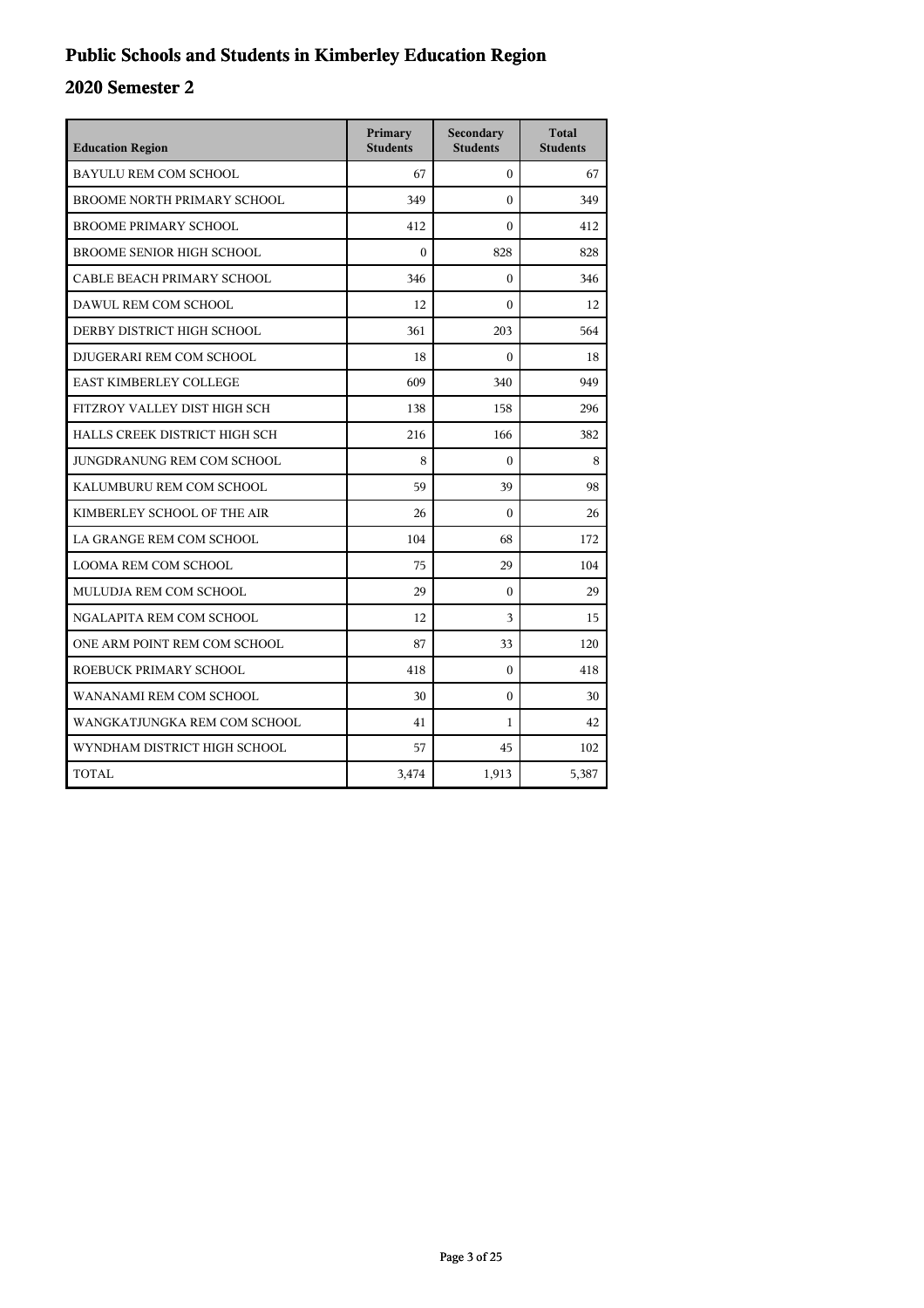## **Public Schools and Students in Midwest Education Region**

| <b>Education Region</b>             | Primary<br><b>Students</b> | Secondary<br><b>Students</b> | <b>Total</b><br><b>Students</b> |
|-------------------------------------|----------------------------|------------------------------|---------------------------------|
| ALLENDALE PRIMARY SCHOOL            | 386                        | $\mathbf{0}$                 | 386                             |
| BADGINGARRA PRIMARY SCHOOL          | 18                         | $\mathbf{0}$                 | 18                              |
| BEACHLANDS PRIMARY SCHOOL           | 114                        | $\mathbf{0}$                 | 114                             |
| <b>BINNU PRIMARY SCHOOL</b>         | 14                         | $\mathbf{0}$                 | 14                              |
| BLUFF POINT PRIMARY SCHOOL          | 263                        | $\mathbf{0}$                 | 263                             |
| BURRINGURRAH REM COM SCHOOL         | 19                         | 8                            | 27                              |
| CARNAMAH DISTRICT HIGH SCHOOL       | 44                         | 42                           | 86                              |
| CARNARVON COMMUNITY COLLEGE         | 229                        | 154                          | 383                             |
| CARNARVON SCHOOL OF THE AIR         | 36                         | $\mathbf{0}$                 | 36                              |
| <b>CERVANTES PRIMARY SCHOOL</b>     | 41                         | $\mathbf{0}$                 | 41                              |
| CHAMPION BAY SENIOR HIGH SCHOOL     | $\mathbf{0}$               | 766                          | 766                             |
| CHAPMAN VALLEY PRIMARY SCHOOL       | 21                         | $\mathbf{0}$                 | 21                              |
| <b>COOROW PRIMARY SCHOOL</b>        | 35                         | $\mathbf{0}$                 | 35                              |
| <b>CUE PRIMARY SCHOOL</b>           | 11                         | $\mathbf{0}$                 | 11                              |
| DANDARAGAN PRIMARY SCHOOL           | 49                         | $\mathbf{0}$                 | 49                              |
| DONGARA DISTRICT HIGH SCHOOL        | 307                        | 125                          | 432                             |
| ENEABBA PRIMARY SCHOOL              | 14                         | $\mathbf{0}$                 | 14                              |
| EXMOUTH DISTRICT HIGH SCHOOL        | 305                        | 157                          | 462                             |
| GASCOYNE JUNCTION REM COM SCH       | 9                          | $\mathbf{1}$                 | 10                              |
| <b>GERALDTON PRIMARY SCHOOL</b>     | 391                        | $\Omega$                     | 391                             |
| <b>GERALDTON SENIOR HIGH SCHOOL</b> | $\mathbf{0}$               | 934                          | 934                             |
| HOLLAND STREET SCHOOL               | 35                         | 29                           | 64                              |
| JURIEN BAY DISTRICT HIGH SCHOOL     | 180                        | 137                          | 317                             |
| KALBARRI DISTRICT HIGH SCHOOL       | 123                        | 80                           | 203                             |
| LEEMAN PRIMARY SCHOOL               | 18                         | $\mathbf{0}$                 | 18                              |
| MEEKATHARRA DISTRICT HIGH SCH       | 63                         | 32                           | 95                              |
| MEEKATHARRA SCHOOL OF THE AIR       | 41                         | $\mathbf{0}$                 | 41                              |
| MINGENEW PRIMARY SCHOOL             | 66                         | $\overline{0}$               | 66                              |
| MORAWA DISTRICT HIGH SCHOOL         | 97                         | 77                           | 174                             |
| MOUNT MAGNET DISTRICT HIGH SCH      | 73                         | 14                           | 87                              |
| MOUNT TARCOOLA PRIMARY SCHOOL       | 387                        | $\Omega$                     | 387                             |
| MULLEWA DISTRICT HIGH SCHOOL        | 53                         | 27                           | 80                              |
| NORTHAMPTON DISTRICT HIGH SCH       | 110                        | 42                           | 152                             |
| PERENJORI PRIMARY SCHOOL            | 43                         | $\mathbf{0}$                 | 43                              |
| PIA WADJARRI REM COM SCHOOL         | 12                         | 1                            | 13                              |
| RANGEWAY PRIMARY SCHOOL             | 272                        | $\Omega$                     | 272                             |
| SHARK BAY SCHOOL                    | 61                         | 25                           | 86                              |
| THREE SPRINGS PRIMARY SCHOOL        | 66                         | $\overline{0}$               | 66                              |
| USELESS LOOP PRIMARY SCHOOL         | 33                         | $\overline{0}$               | 33                              |
| WA COL OF AGRI - MORAWA             | 0                          | 51                           | 51                              |
| WAGGRAKINE PRIMARY SCHOOL           | 503                        | $\overline{0}$               | 503                             |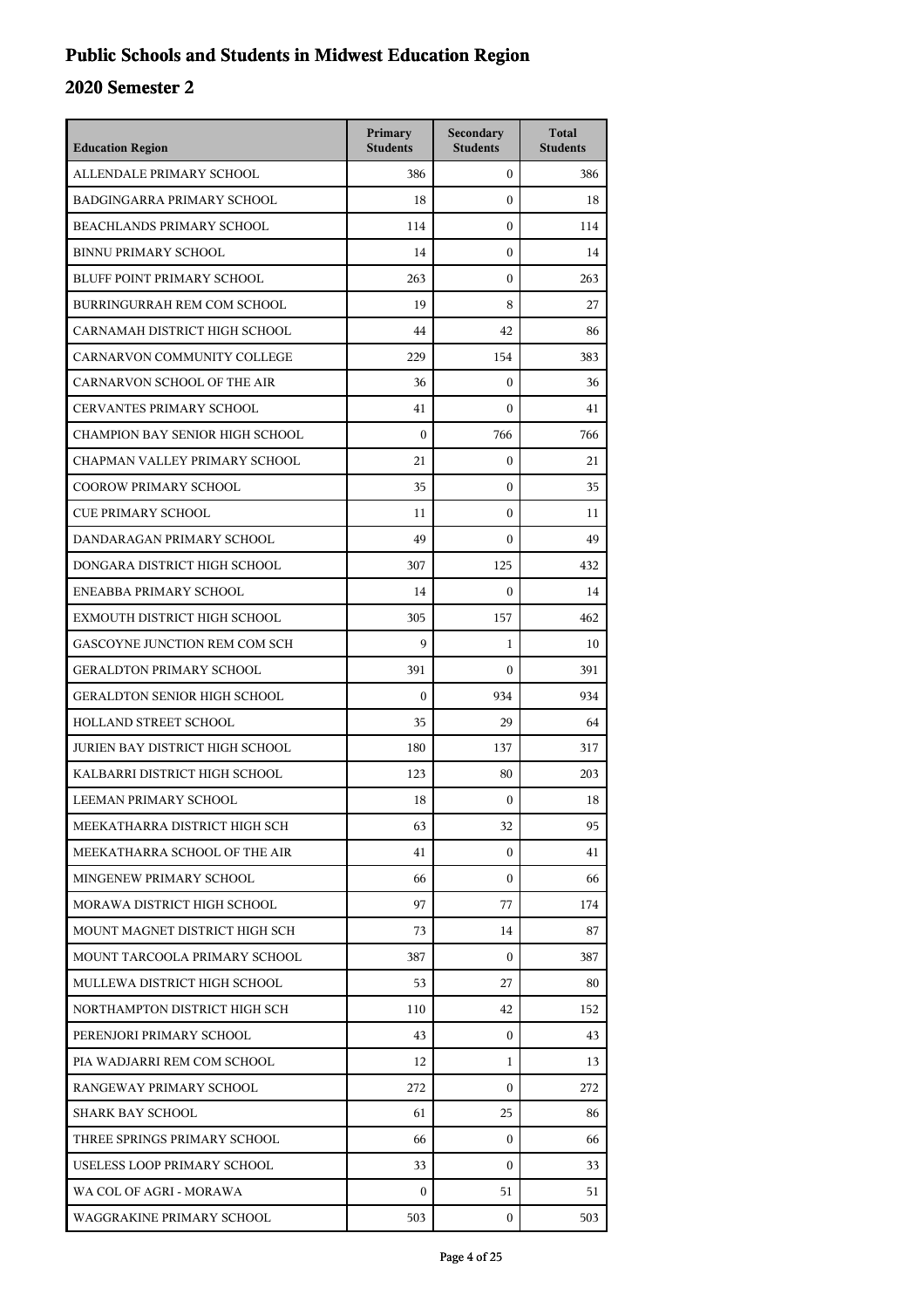## **Public Schools and Students in Midwest Education Region**

| <b>Education Region</b>    | Primary<br><b>Students</b> | Secondary<br><b>Students</b> | <b>Total</b><br><b>Students</b> |
|----------------------------|----------------------------|------------------------------|---------------------------------|
| WALKAWAY PRIMARY SCHOOL    | 67                         |                              | 67                              |
| WANDINA PRIMARY SCHOOL     | 466                        | 0                            | 466                             |
| WATHEROO PRIMARY SCHOOL    | 12                         | 0                            | 12                              |
| YALGOO PRIMARY SCHOOL      | 27                         | 0                            | 27                              |
| YULGA JINNA REM COM SCHOOL | 10                         |                              | 11                              |
| YUNA PRIMARY SCHOOL        | 20                         |                              | 20                              |
| TOTAL                      | 5,144                      | 2,703                        | 7,847                           |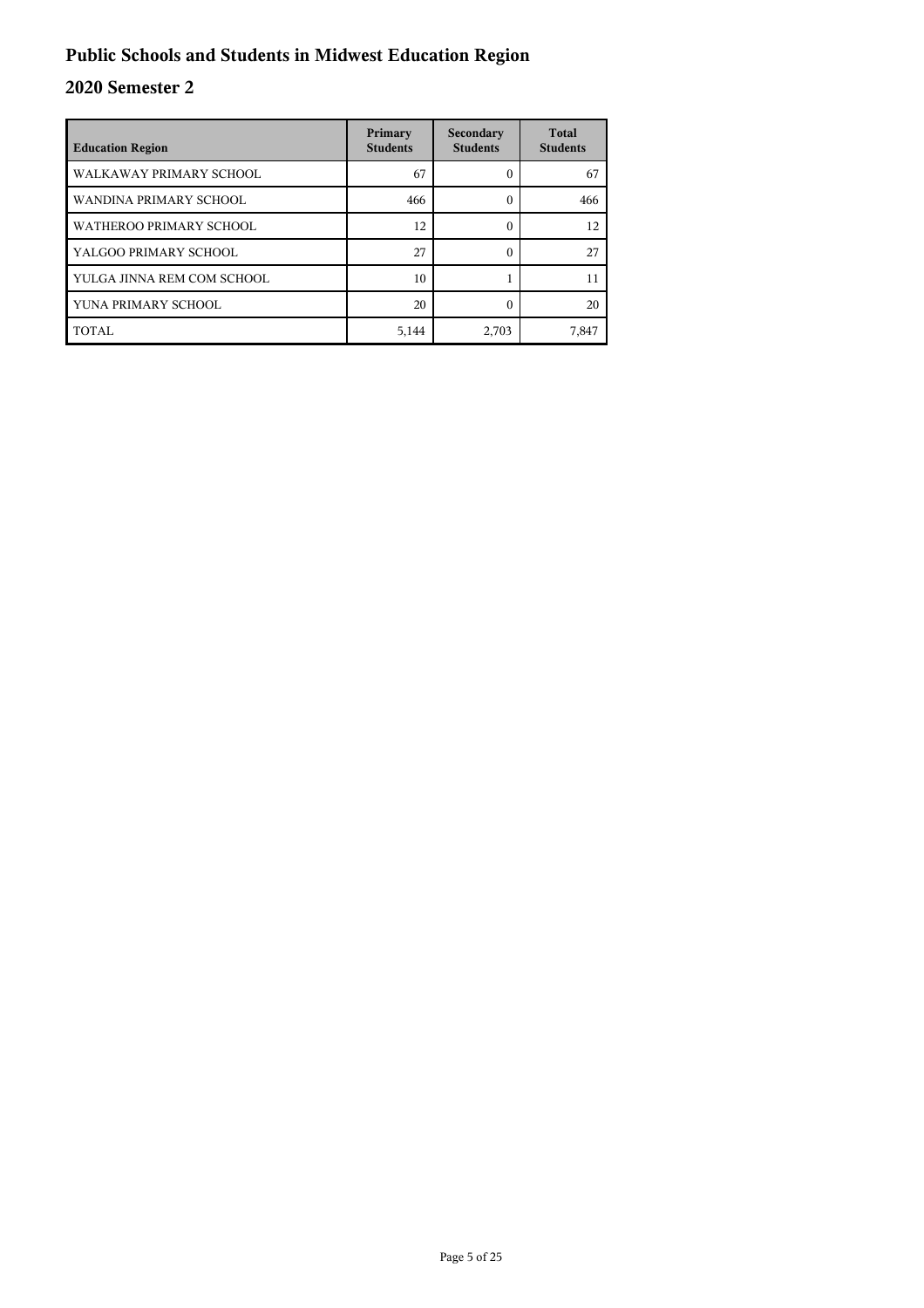| <b>Education Region</b>             | Primary<br><b>Students</b> | Secondary<br><b>Students</b> | <b>Total</b><br><b>Students</b> |
|-------------------------------------|----------------------------|------------------------------|---------------------------------|
| ALINJARRA PRIMARY SCHOOL            | 349                        | $\mathbf{0}$                 | 349                             |
| ALKIMOS BEACH PRIMARY SCHOOL        | 674                        | $\Omega$                     | 674                             |
| <b>ALKIMOS COLLEGE</b>              | $\boldsymbol{0}$           | 175                          | 175                             |
| ALKIMOS PRIMARY SCHOOL              | 624                        | $\mathbf{0}$                 | 624                             |
| ANNE HAMERSLEY PRIMARY SCHOOL       | 538                        | $\mathbf{0}$                 | 538                             |
| ANZAC TERRACE PRIMARY SCHOOL        | 359                        | $\mathbf{0}$                 | 359                             |
| ARBOR GROVE PRIMARY SCHOOL          | 739                        | $\mathbf{0}$                 | 739                             |
| ASHDALE PRIMARY SCHOOL              | 865                        | $\mathbf{0}$                 | 865                             |
| ASHDALE SECONDARY COLLEGE           | $\boldsymbol{0}$           | 1,730                        | 1,730                           |
| ASHFIELD PRIMARY SCHOOL             | 109                        | $\mathbf{0}$                 | 109                             |
| AVELEY NORTH PRIMARY SCHOOL         | 508                        | $\mathbf{0}$                 | 508                             |
| <b>AVELEY PRIMARY SCHOOL</b>        | 697                        | $\theta$                     | 697                             |
| AVELEY SECONDARY COLLEGE            | $\boldsymbol{0}$           | 806                          | 806                             |
| <b>BALCATTA PRIMARY SCHOOL</b>      | 233                        | $\boldsymbol{0}$             | 233                             |
| <b>BALCATTA SENIOR HIGH SCHOOL</b>  | $\Omega$                   | 686                          | 686                             |
| <b>BALGA PRIMARY SCHOOL</b>         | 173                        | $\mathbf{0}$                 | 173                             |
| <b>BALGA SENIOR HIGH SCHOOL</b>     | $\mathbf{0}$               | 571                          | 571                             |
| BALLAJURA COMMUNITY COLLEGE         | $\boldsymbol{0}$           | 1,216                        | 1,216                           |
| <b>BALLAJURA PRIMARY SCHOOL</b>     | 752                        | $\mathbf{0}$                 | 752                             |
| <b>BAMBARA PRIMARY SCHOOL</b>       | 196                        | $\boldsymbol{0}$             | 196                             |
| <b>BANKSIA GROVE PRIMARY SCHOOL</b> | 523                        | $\mathbf{0}$                 | 523                             |
| <b>BASSENDEAN PRIMARY SCHOOL</b>    | 314                        | $\mathbf{0}$                 | 314                             |
| BAYSWATER PRIMARY SCHOOL            | 418                        | $\mathbf{0}$                 | 418                             |
| BEAUMARIS PRIMARY SCHOOL            | 785                        | $\boldsymbol{0}$             | 785                             |
| <b>BEECHBORO PRIMARY SCHOOL</b>     | 344                        | $\boldsymbol{0}$             | 344                             |
| <b>BELDON ED SUP CTRE</b>           | 48                         | $\boldsymbol{0}$             | 48                              |
| <b>BELDON PRIMARY SCHOOL</b>        | 336                        | $\Omega$                     | 336                             |
| BELRIDGE SECONDARY COLLEGE          | $\boldsymbol{0}$           | 1,015                        | 1,015                           |
| BELRIDGE SECONDARY ESC              | $\boldsymbol{0}$           | 115                          | 115                             |
| <b>BINDOON PRIMARY SCHOOL</b>       | 127                        | $\Omega$                     | 127                             |
| <b>BOB HAWKE COLLEGE</b>            | $\Omega$                   | 272                          | 272                             |
| BOYARE PRIMARY SCHOOL               | 278                        | $\Omega$                     | 278                             |
| <b>BULLSBROOK COLLEGE</b>           | 512                        | 449                          | 961                             |
| <b>BULLSBROOK COM KINDERGARTEN</b>  | 40                         | $\mathbf{0}$                 | 40                              |
| <b>BURBRIDGE SCHOOL</b>             | 27                         | 35                           | 62                              |
| <b>BUTLER COLLEGE</b>               | $\Omega$                   | 1,633                        | 1,633                           |
| <b>BUTLER PRIMARY SCHOOL</b>        | 618                        | 0                            | 618                             |
| <b>CAMBOON PRIMARY SCHOOL</b>       | 371                        | $\overline{0}$               | 371                             |
| <b>CARINE PRIMARY SCHOOL</b>        | 603                        | $\mathbf{0}$                 | 603                             |
| CARINE SENIOR HIGH SCHOOL           | 0                          | 2,015                        | 2,015                           |
| CARNABY RISE PRIMARY SCHOOL         | 623                        | $\overline{0}$               | 623                             |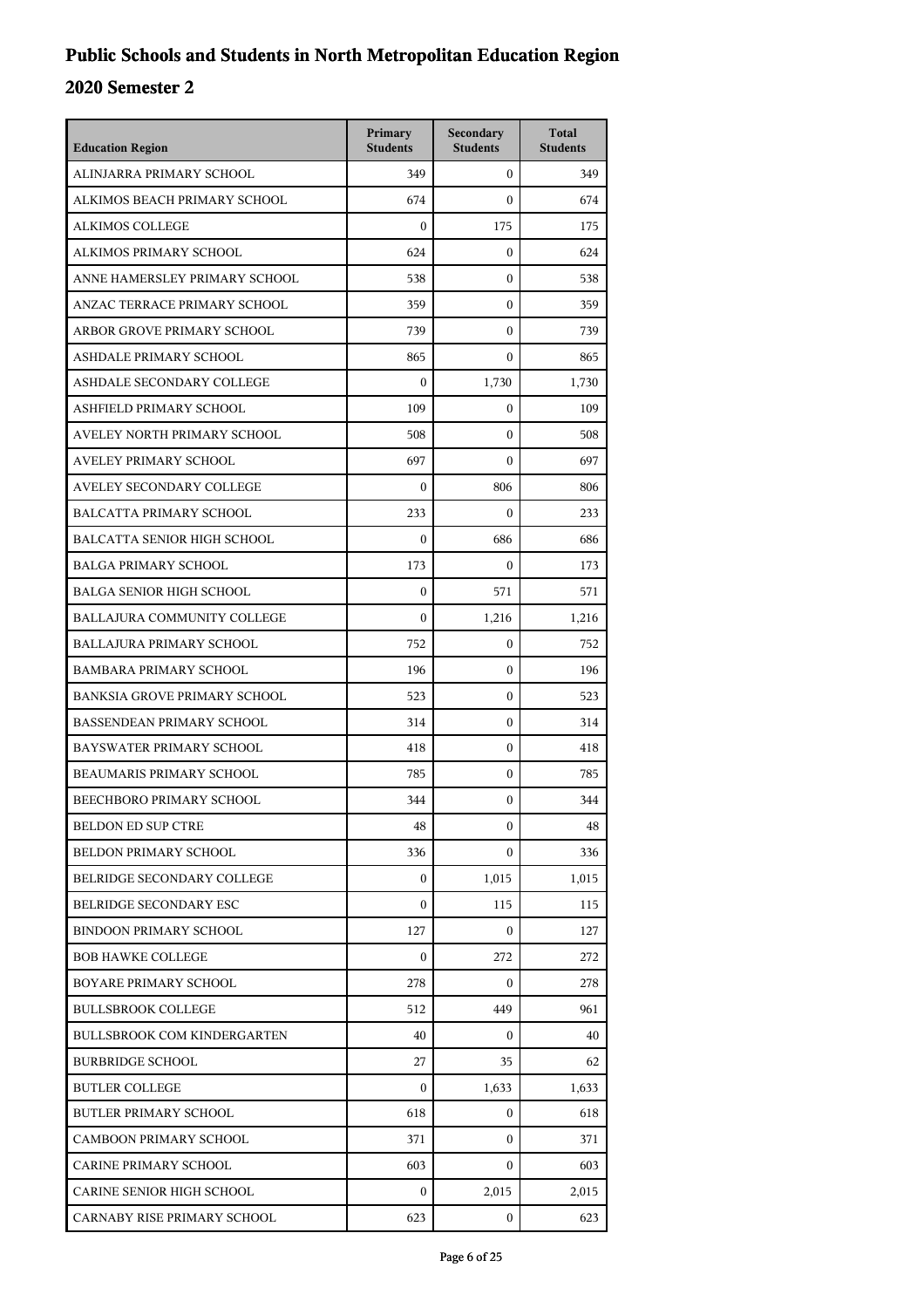| <b>Education Region</b>               | Primary<br><b>Students</b> | Secondary<br><b>Students</b> | <b>Total</b><br><b>Students</b> |
|---------------------------------------|----------------------------|------------------------------|---------------------------------|
| CARRAMAR PRIMARY SCHOOL               | 740                        | $\mathbf{0}$                 | 740                             |
| CAVERSHAM PRIMARY SCHOOL              | 559                        | $\mathbf{0}$                 | 559                             |
| CAVERSHAM VALLEY PRIMARY SCHOOL       | 354                        | $\mathbf{0}$                 | 354                             |
| CHIDLOW PRIMARY SCHOOL                | 133                        | $\Omega$                     | 133                             |
| CHRISTMAS ISLAND DIST HIGH SCH        | 162                        | 86                           | 248                             |
| CHURCHLANDS PRIMARY SCHOOL            | 538                        | $\overline{0}$               | 538                             |
| CHURCHLANDS SENIOR HIGH SCHOOL        | $\mathbf{0}$               | 2.797                        | 2,797                           |
| CITY BEACH PRIMARY SCHOOL             | 192                        | $\mathbf{0}$                 | 192                             |
| CLARKSON COMMUNITY HIGH SCHOOL        | $\boldsymbol{0}$           | 325                          | 325                             |
| <b>CLARKSON PRIMARY SCHOOL</b>        | 332                        | $\mathbf{0}$                 | 332                             |
| <b>CLAYTON VIEW PRIMARY SCHOOL</b>    | 163                        | $\mathbf{0}$                 | 163                             |
| COCOS ISLANDS DISTRICT HIGH SCH       | 88                         | 26                           | 114                             |
| CONNOLLY PRIMARY SCHOOL               | 398                        | $\mathbf{0}$                 | 398                             |
| COOLBINIA PRIMARY SCHOOL              | 426                        | $\mathbf{0}$                 | 426                             |
| <b>COTTESLOE PRIMARY SCHOOL</b>       | 333                        | $\mathbf{0}$                 | 333                             |
| <b>CRAIGIE HEIGHTS PRIMARY SCHOOL</b> | 408                        | $\mathbf{0}$                 | 408                             |
| <b>CREANEY ED SUP CTRE</b>            | 59                         | $\mathbf{0}$                 | 59                              |
| <b>CREANEY PRIMARY SCHOOL</b>         | 354                        | $\mathbf{0}$                 | 354                             |
| <b>CURRAMBINE PRIMARY SCHOOL</b>      | 764                        | $\mathbf{0}$                 | 764                             |
| <b>CYRIL JACKSON SENIOR CAMPUS</b>    | $\mathbf{0}$               | 403                          | 403                             |
| CYRIL JACKSON SR CAMPUS ES CTRE       | $\boldsymbol{0}$           | 37                           | 37                              |
| DALKEITH PRIMARY SCHOOL               | 346                        | $\mathbf{0}$                 | 346                             |
| DALMAIN PRIMARY SCHOOL                | 283                        | $\mathbf{0}$                 | 283                             |
| DARLINGTON PRIMARY SCHOOL             | 392                        | $\mathbf{0}$                 | 392                             |
| DAVALLIA PRIMARY SCHOOL               | 540                        | $\mathbf{0}$                 | 540                             |
| DEANMORE PRIMARY SCHOOL               | 503                        | $\boldsymbol{0}$             | 503                             |
| DIANELLA HEIGHTS PRIMARY SCHOOL       | 459                        | $\mathbf{0}$                 | 459                             |
| DIANELLA PRIMARY COLLEGE              | 395                        | $\mathbf{0}$                 | 395                             |
| DIANELLA SECONDARY COLLEGE            | $\mathbf{0}$               | 550                          | 550                             |
| DIANELLA SECONDARY COLLEGE ESC        | $\mathbf{0}$               | 117                          | 117                             |
| DOUBLEVIEW PRIMARY SCHOOL             | 459                        | $\mathbf{0}$                 | 459                             |
| DRYANDRA PRIMARY SCHOOL               | 234                        | $\overline{0}$               | 234                             |
| DUNCRAIG PRIMARY SCHOOL               | 419                        | $\mathbf{0}$                 | 419                             |
| DUNCRAIG SENIOR HIGH SCHOOL           | $\mathbf{0}$               | 1,621                        | 1,621                           |
| DURHAM ROAD SCHOOL                    | 126                        | 77                           | 203                             |
| EAST BEECHBORO PRIMARY SCHOOL         | 446                        | $\overline{0}$               | 446                             |
| EAST BUTLER PRIMARY SCHOOL            | 516                        | $\mathbf{0}$                 | 516                             |
| EAST HAMERSLEY PRIMARY SCHOOL         | 206                        | $\mathbf{0}$                 | 206                             |
| EAST WANNEROO PRIMARY SCHOOL          | 380                        | 0                            | 380                             |
| EASTERN HILLS SNR HIGH SCHOOL         | $\mathbf{0}$               | 926                          | 926                             |
| EDDYSTONE PRIMARY SCHOOL              | 251                        | 0                            | 251                             |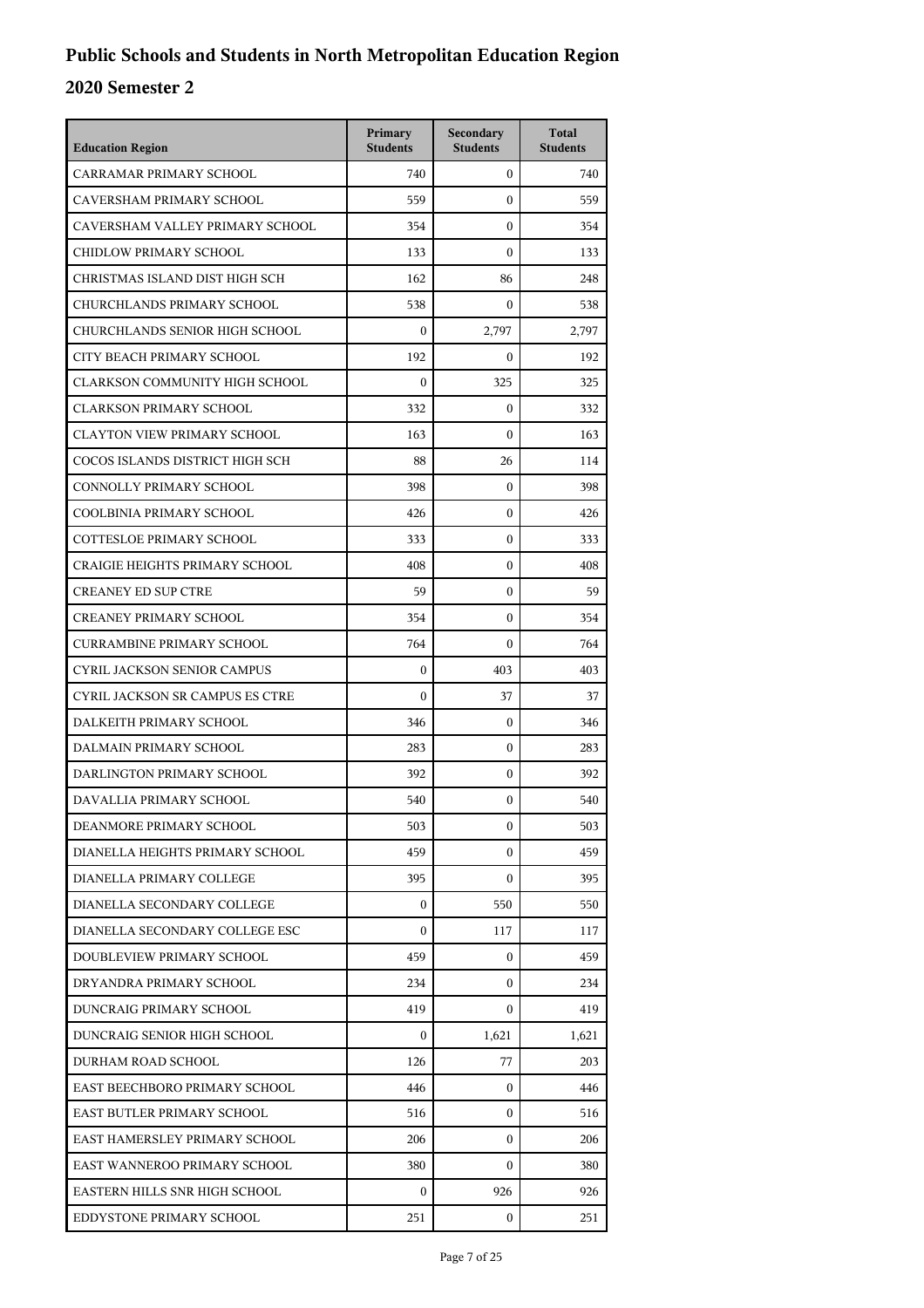| <b>Education Region</b>              | Primary<br><b>Students</b> | Secondary<br><b>Students</b> | <b>Total</b><br><b>Students</b> |
|--------------------------------------|----------------------------|------------------------------|---------------------------------|
| EDEN HILL PRIMARY SCHOOL             | 504                        | $\mathbf{0}$                 | 504                             |
| EDGEWATER PRIMARY SCHOOL             | 424                        | $\mathbf{0}$                 | 424                             |
| ELLEN STIRLING PRIMARY SCHOOL        | 742                        | $\boldsymbol{0}$             | 742                             |
| ELLENBROOK PRIMARY SCHOOL            | 716                        | $\boldsymbol{0}$             | 716                             |
| ELLENBROOK SECONDARY COLLEGE         | $\Omega$                   | 1,444                        | 1,444                           |
| <b>EMBLETON PRIMARY SCHOOL</b>       | 178                        | $\boldsymbol{0}$             | 178                             |
| FLOREAT PARK PRIMARY SCHOOL          | 619                        | $\boldsymbol{0}$             | 619                             |
| FRESHWATER BAY PRIMARY SCHOOL        | 482                        | $\boldsymbol{0}$             | 482                             |
| <b>GIDGEGANNUP PRIMARY SCHOOL</b>    | 212                        | $\boldsymbol{0}$             | 212                             |
| GINGIN DISTRICT HIGH SCHOOL          | 174                        | 87                           | 261                             |
| <b>GIRRAWHEEN SENIOR HIGH SCHOOL</b> | $\boldsymbol{0}$           | 436                          | 436                             |
| <b>GLADYS NEWTON SCHOOL</b>          | 41                         | 45                           | 86                              |
| <b>GLEN FORREST COM KINDERGARTEN</b> | 12                         | $\boldsymbol{0}$             | 12                              |
| <b>GLEN FORREST PRIMARY SCHOOL</b>   | 219                        | $\boldsymbol{0}$             | 219                             |
| <b>GLENDALE PRIMARY SCHOOL</b>       | 324                        | $\mathbf{0}$                 | 324                             |
| <b>GLENGARRY PRIMARY SCHOOL</b>      | 415                        | $\boldsymbol{0}$             | 415                             |
| <b>GOOLLELAL PRIMARY SCHOOL</b>      | 244                        | $\boldsymbol{0}$             | 244                             |
| GOVERNOR STIRLING SNR HIGH SCH       | $\boldsymbol{0}$           | 919                          | 919                             |
| <b>GRANDIS PRIMARY SCHOOL</b>        | 337                        | $\boldsymbol{0}$             | 337                             |
| <b>GREENMOUNT PRIMARY SCHOOL</b>     | 366                        | $\mathbf{0}$                 | 366                             |
| <b>GREENWOOD COLLEGE</b>             | $\boldsymbol{0}$           | 1,071                        | 1,071                           |
| <b>GREENWOOD PRIMARY SCHOOL</b>      | 380                        | $\boldsymbol{0}$             | 380                             |
| <b>GUILDFORD PRIMARY SCHOOL</b>      | 289                        | $\boldsymbol{0}$             | 289                             |
| HALIDON PRIMARY SCHOOL               | 254                        | $\boldsymbol{0}$             | 254                             |
| HAMPTON PARK PRIMARY SCHOOL          | 377                        | $\mathbf{0}$                 | 377                             |
| HAMPTON SENIOR HIGH SCHOOL           | $\bf{0}$                   | 821                          | 821                             |
| HAWKER PARK PRIMARY SCHOOL           | 225                        | 0                            | 225                             |
| HEATHRIDGE PRIMARY SCHOOL            | 181                        | $\mathbf{0}$                 | 181                             |
| HELENA VALLEY PRIMARY SCHOOL         | 293                        | 0                            | 293                             |
| HERNE HILL PRIMARY SCHOOL            | 179                        | $\mathbf{0}$                 | 179                             |
| HIGHGATE PRIMARY SCHOOL              | 780                        | $\mathbf{0}$                 | 780                             |
| HILLARYS COMMUNITY KINDERGARTEN      | 19                         | $\mathbf{0}$                 | 19                              |
| HILLARYS PRIMARY SCHOOL              | 586                        | $\mathbf{0}$                 | 586                             |
| HILLCREST PRIMARY SCHOOL             | 429                        | 0                            | 429                             |
| HOCKING PRIMARY SCHOOL               | 622                        | $\mathbf{0}$                 | 622                             |
| HOLLYWOOD PRIMARY SCHOOL             | 365                        | $\mathbf{0}$                 | 365                             |
| HUDSON PARK PRIMARY SCHOOL           | 239                        | $\mathbf{0}$                 | 239                             |
| ILLAWARRA PRIMARY SCHOOL             | 377                        | $\mathbf{0}$                 | 377                             |
| INGLEWOOD PRIMARY SCHOOL             | 591                        | 0                            | 591                             |
| JOHN BUTLER PRIMARY COLLEGE          | 412                        | $\mathbf{0}$                 | 412                             |
| JOHN FORREST SECONDARY COLLEGE       | 0                          | 1,114                        | 1,114                           |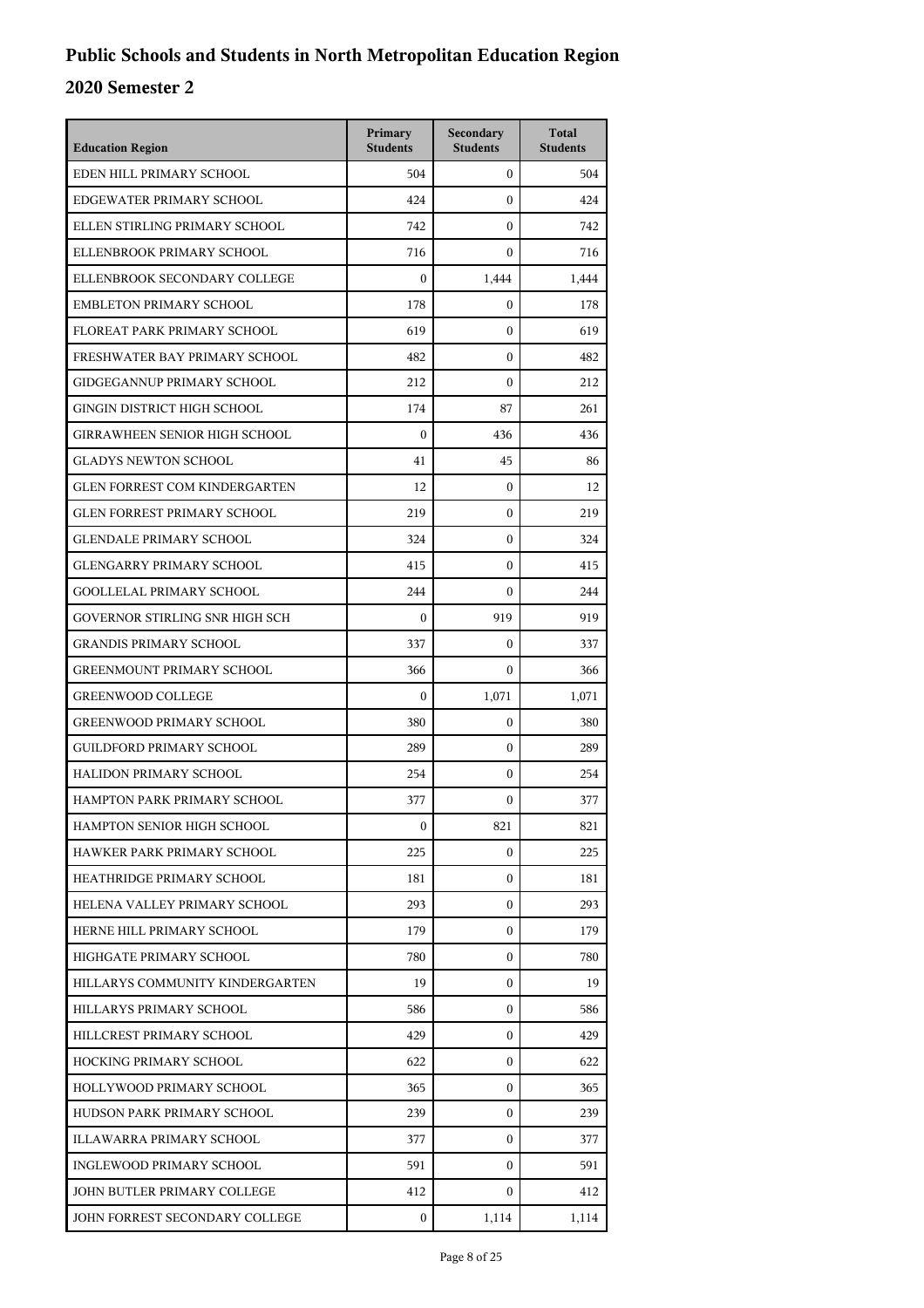| <b>Education Region</b>         | Primary<br><b>Students</b> | Secondary<br><b>Students</b> | <b>Total</b><br><b>Students</b> |
|---------------------------------|----------------------------|------------------------------|---------------------------------|
| <b>JOLIMONT PRIMARY SCHOOL</b>  | 337                        | $\mathbf{0}$                 | 337                             |
| <b>JOONDALUP ED SUP CTRE</b>    | 109                        | $\mathbf{0}$                 | 109                             |
| JOONDALUP PRIMARY SCHOOL        | 428                        | $\boldsymbol{0}$             | 428                             |
| JOSEPH BANKS SECONDARY COLLEGE  | $\boldsymbol{0}$           | 1,513                        | 1,513                           |
| KAPINARA PRIMARY SCHOOL         | 388                        | $\mathbf{0}$                 | 388                             |
| KARRINYUP PRIMARY SCHOOL        | 522                        | $\boldsymbol{0}$             | 522                             |
| <b>KIARA COLLEGE</b>            | $\boldsymbol{0}$           | 487                          | 487                             |
| <b>KINROSS COLLEGE</b>          | $\boldsymbol{0}$           | 717                          | 717                             |
| KINROSS PRIMARY SCHOOL          | 685                        | $\boldsymbol{0}$             | 685                             |
| KOONDOOLA PRIMARY SCHOOL        | 312                        | $\mathbf{0}$                 | 312                             |
| KYILLA PRIMARY SCHOOL           | 384                        | $\boldsymbol{0}$             | 384                             |
| LAKE GWELUP PRIMARY SCHOOL      | 527                        | $\boldsymbol{0}$             | 527                             |
| LAKE MONGER PRIMARY SCHOOL      | 289                        | $\boldsymbol{0}$             | 289                             |
| LANCELIN PRIMARY SCHOOL         | 80                         | $\boldsymbol{0}$             | 80                              |
| LANDSDALE PRIMARY SCHOOL        | 806                        | $\mathbf{0}$                 | 806                             |
| LOCKRIDGE PRIMARY SCHOOL        | 248                        | $\boldsymbol{0}$             | 248                             |
| MADELEY PRIMARY SCHOOL          | 501                        | $\boldsymbol{0}$             | 501                             |
| MALVERN SPRINGS PRIMARY SCHOOL  | 845                        | $\boldsymbol{0}$             | 845                             |
| MARANGAROO PRIMARY SCHOOL       | 208                        | $\boldsymbol{0}$             | 208                             |
| <b>MARMION PRIMARY SCHOOL</b>   | 422                        | $\mathbf{0}$                 | 422                             |
| MAYLANDS PENINSULA PRIMARY SCH  | 655                        | $\boldsymbol{0}$             | 655                             |
| MERRIWA ED SUP CTRE             | 50                         | $\boldsymbol{0}$             | 50                              |
| MERRIWA PRIMARY SCHOOL          | 400                        | $\boldsymbol{0}$             | 400                             |
| MIDDLE SWAN PRIMARY SCHOOL      | 462                        | $\boldsymbol{0}$             | 462                             |
| MIDVALE PRIMARY SCHOOL          | 322                        | $\mathbf{0}$                 | 322                             |
| MINDARIE PRIMARY SCHOOL         | 783                        | 0                            | 783                             |
| MINDARIE SENIOR COLLEGE         | $\boldsymbol{0}$           | 780                          | 780                             |
| MOORDITJ NOONGAR COM COLLEGE    | 117                        | $\mathbf{0}$                 | 117                             |
| MORLEY PRIMARY SCHOOL           | 178                        | 0                            | 178                             |
| MORLEY SENIOR HIGH SCHOOL       | 0                          | 1,058                        | 1,058                           |
| MOSMAN PARK PRIMARY SCHOOL      | 437                        | $\mathbf{0}$                 | 437                             |
| MOSMAN PARK SCHOOL FOR DEAF CHN | 30                         | $\mathbf{0}$                 | 30                              |
| MOUNT CLAREMONT PRIMARY SCHOOL  | 270                        | $\mathbf{0}$                 | 270                             |
| MOUNT HAWTHORN ED SUP CTRE      | 25                         | $\mathbf{0}$                 | 25                              |
| MOUNT HAWTHORN PRIMARY SCHOOL   | 897                        | $\mathbf{0}$                 | 897                             |
| MOUNT HELENA COM KINDERGARTEN   | 12                         | $\mathbf{0}$                 | 12                              |
| MOUNT HELENA PRIMARY SCHOOL     | 176                        | $\mathbf{0}$                 | 176                             |
| MOUNT LAWLEY PRIMARY SCHOOL     | 529                        | 0                            | 529                             |
| MOUNT LAWLEY SENIOR HIGH SCHOOL | 0                          | 1,896                        | 1,896                           |
| MULLALOO BEACH PRIMARY SCHOOL   | 279                        | $\mathbf{0}$                 | 279                             |
| MULLALOO COMMUNITY KINDERGARTEN | 39                         | $\mathbf{0}$                 | 39                              |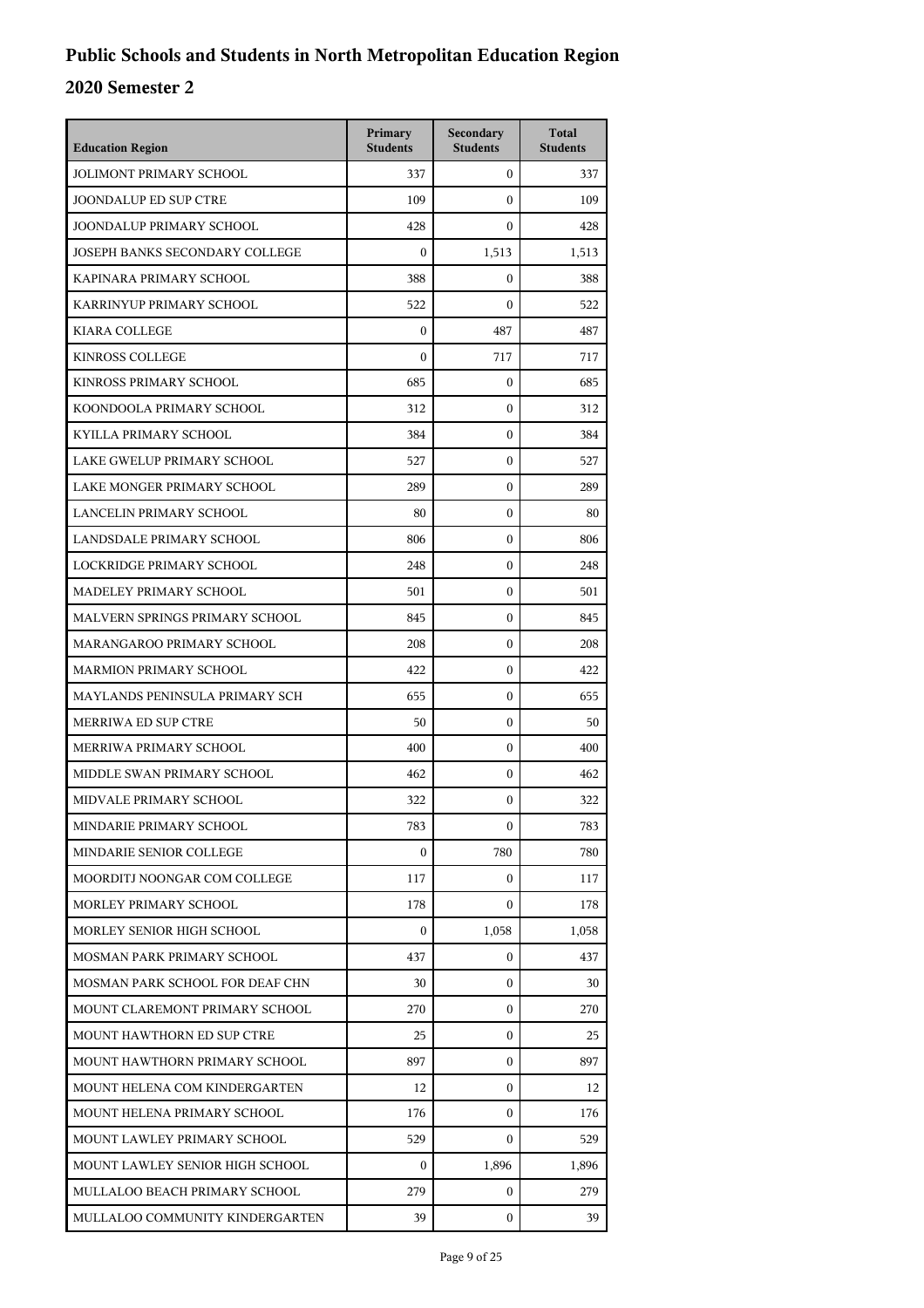| <b>Education Region</b>            | Primary<br><b>Students</b> | Secondary<br><b>Students</b> | <b>Total</b><br><b>Students</b> |
|------------------------------------|----------------------------|------------------------------|---------------------------------|
| MULLALOO HEIGHTS PRIMARY SCHOOL    | 248                        | $\mathbf{0}$                 | 248                             |
| MUNDARING PRIMARY SCHOOL           | 319                        | $\mathbf{0}$                 | 319                             |
| NEDLANDS PRIMARY SCHOOL            | 505                        | $\boldsymbol{0}$             | 505                             |
| NEWBOROUGH PRIMARY SCHOOL          | 396                        | $\boldsymbol{0}$             | 396                             |
| NOLLAMARA PRIMARY SCHOOL           | 309                        | $\boldsymbol{0}$             | 309                             |
| NORANDA PRIMARY SCHOOL             | 361                        | $\mathbf{0}$                 | 361                             |
| NORTH BALGA PRIMARY SCHOOL         | 254                        | $\mathbf{0}$                 | 254                             |
| NORTH BEACH PRIMARY SCHOOL         | 388                        | $\boldsymbol{0}$             | 388                             |
| NORTH COTTESLOE PRIMARY SCHOOL     | 385                        | $\boldsymbol{0}$             | 385                             |
| NORTH EAST METRO LANG DEV CTR      | 300                        | $\boldsymbol{0}$             | 300                             |
| NORTH MORLEY PRIMARY SCHOOL        | 175                        | $\mathbf{0}$                 | 175                             |
| NORTH PERTH PRIMARY SCHOOL         | 398                        | $\mathbf{0}$                 | 398                             |
| NORTH WOODVALE PRIMARY SCHOOL      | 410                        | $\boldsymbol{0}$             | 410                             |
| OCEAN REEF PRIMARY SCHOOL          | 216                        | $\mathbf{0}$                 | 216                             |
| OCEAN REEF SENIOR HIGH SCHOOL      | $\Omega$                   | 1,234                        | 1,234                           |
| OSBORNE PRIMARY SCHOOL             | 276                        | $\mathbf{0}$                 | 276                             |
| PADBURY COMMUNITY KINDERGARTEN     | 33                         | $\mathbf{0}$                 | 33                              |
| PADBURY PRIMARY SCHOOL             | 104                        | $\mathbf{0}$                 | 104                             |
| PARKERVILLE PRIMARY SCHOOL         | 294                        | $\mathbf{0}$                 | 294                             |
| PEARSALL PRIMARY SCHOOL            | 563                        | $\Omega$                     | 563                             |
| PERTH MODERN SCHOOL                | $\boldsymbol{0}$           | 1,428                        | 1,428                           |
| POSEIDON PRIMARY SCHOOL            | 270                        | $\mathbf{0}$                 | 270                             |
| POYNTER PRIMARY SCHOOL             | 503                        | $\mathbf{0}$                 | 503                             |
| QUINNS BEACH PRIMARY SCHOOL        | 433                        | $\mathbf{0}$                 | 433                             |
| <b>OUINNS ROCKS PRIMARY SCHOOL</b> | 420                        | $\mathbf{0}$                 | 420                             |
| RAWLINSON PRIMARY SCHOOL           | 423                        | 0                            | 423                             |
| ROSALIE PRIMARY SCHOOL             | 569                        | $\Omega$                     | 569                             |
| ROSEWORTH ED SUP CTRE              | 40                         | 0                            | 40                              |
| ROSEWORTH PRIMARY SCHOOL           | 321                        | 0                            | 321                             |
| SAWYERS VALLEY PRIMARY SCHOOL      | 198                        | $\Omega$                     | 198                             |
| SCARBOROUGH PRIMARY SCHOOL         | 222                        | $\Omega$                     | 222                             |
| SCHOOL OF ISOLATED AND DISTANCE    | 92                         | 312                          | 404                             |
| SEAVIEW COMMUNITY KINDERGARTEN     | 32                         | 0                            | 32                              |
| <b>SHENTON COLLEGE</b>             | $\boldsymbol{0}$           | 2,404                        | 2,404                           |
| SHENTON COLLEGE DEAF ED CTRE       | $\Omega$                   | 39                           | 39                              |
| SIR DAVID BRAND SCHOOL             | 28                         | 22                           | 50                              |
| SOMERLY PRIMARY SCHOOL             | 469                        | $\mathbf{0}$                 | 469                             |
| SORRENTO PRIMARY SCHOOL            | 446                        | 0                            | 446                             |
| SOUTH BALLAJURA ED SUP CTRE        | 57                         | 0                            | 57                              |
| SOUTH BALLAJURA PRIMARY SCHOOL     | 408                        | 0                            | 408                             |
| SOUTH PADBURY PRIMARY SCHOOL       | 402                        | 0                            | 402                             |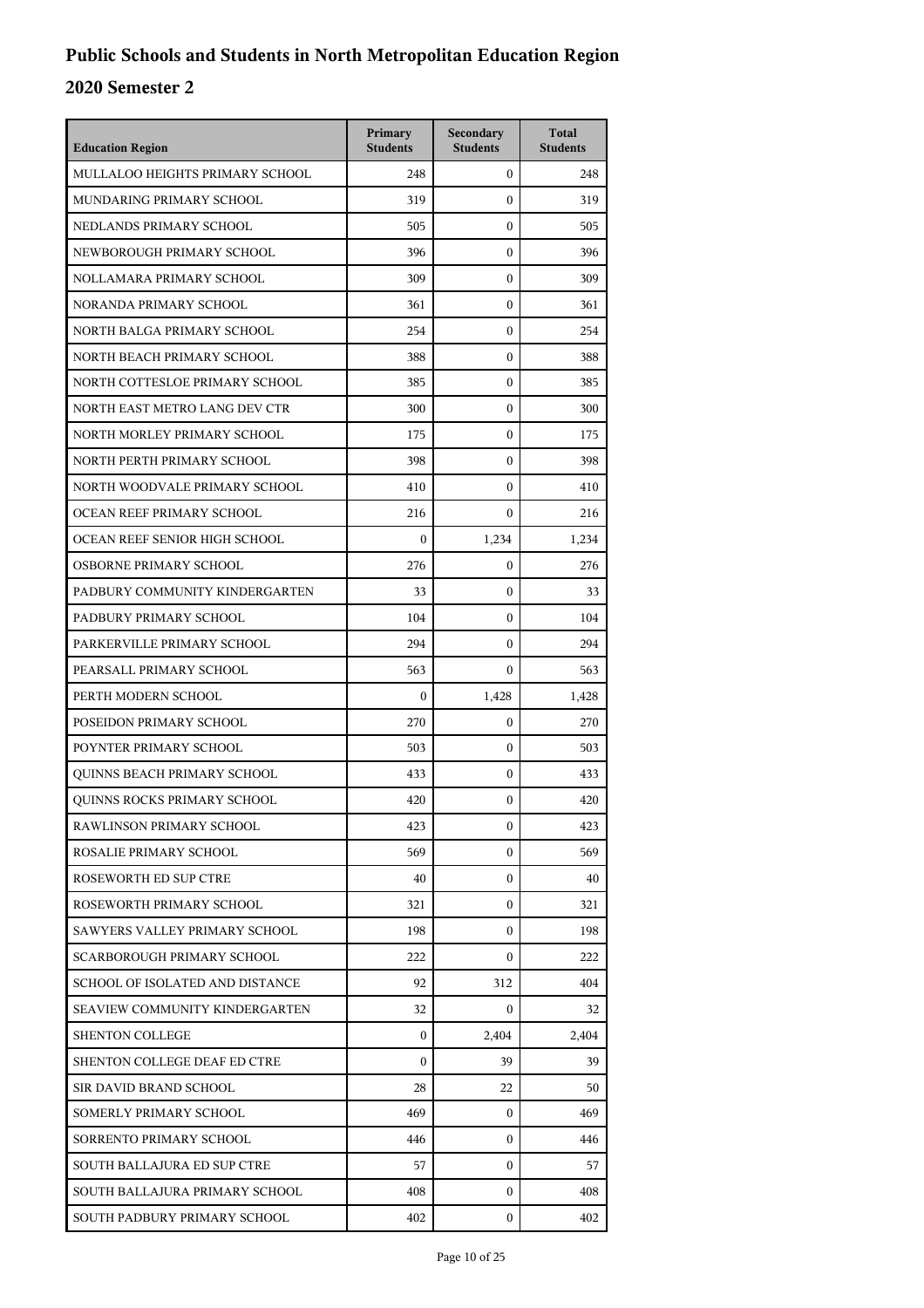| <b>Education Region</b>               | Primary<br><b>Students</b> | Secondary<br><b>Students</b> | <b>Total</b><br><b>Students</b> |
|---------------------------------------|----------------------------|------------------------------|---------------------------------|
| SPRING HILL PRIMARY SCHOOL            | 782                        | $\overline{0}$               | 782                             |
| SPRINGFIELD PRIMARY SCHOOL            | 234                        | $\mathbf{0}$                 | 234                             |
| <b>SSEN: BEHAVIOUR AND ENGAGEMENT</b> | $\theta$                   | 23                           | 23                              |
| <b>SSEN: SENSORY</b>                  | 117                        | $\mathbf{0}$                 | 117                             |
| SUBIACO PRIMARY SCHOOL                | 742                        | 0                            | 742                             |
| SUTHERLAND DIANELLA PRIMARY SCH       | 352                        | $\mathbf{0}$                 | 352                             |
| SWAN VIEW PRIMARY SCHOOL              | 290                        | $\mathbf{0}$                 | 290                             |
| SWAN VIEW SENIOR HIGH SCHOOL          | $\theta$                   | 642                          | 642                             |
| SWANBOURNE PRIMARY SCHOOL             | 457                        | $\boldsymbol{0}$             | 457                             |
| TAKARI PRIMARY SCHOOL                 | 181                        | 0                            | 181                             |
| TAPPING PRIMARY SCHOOL                | 681                        | $\mathbf{0}$                 | 681                             |
| TUART HILL COM KINDERGARTEN           | 20                         | $\mathbf{0}$                 | 20                              |
| TUART HILL PRIMARY SCHOOL             | 464                        | $\mathbf{0}$                 | 464                             |
| TWO ROCKS PRIMARY SCHOOL              | 459                        | $\mathbf{0}$                 | 459                             |
| UPPER SWAN PRIMARY SCHOOL             | 449                        | $\mathbf{0}$                 | 449                             |
| WADDINGTON PRIMARY SCHOOL             | 72                         | $\mathbf{0}$                 | 72                              |
| <b>WANNEROO PRIMARY SCHOOL</b>        | 496                        | $\Omega$                     | 496                             |
| WANNEROO SECONDARY COLLEGE            | $\mathbf{0}$               | 1,176                        | 1,176                           |
| WARRIAPENDI PRIMARY SCHOOL            | 214                        | $\mathbf{0}$                 | 214                             |
| WARWICK SENIOR HIGH SCHOOL            | $\boldsymbol{0}$           | 699                          | 699                             |
| WELD SQUARE PRIMARY SCHOOL            | 154                        | $\mathbf{0}$                 | 154                             |
| WEMBLEY DOWNS PRIMARY SCHOOL          | 418                        | $\mathbf{0}$                 | 418                             |
| WEMBLEY PRIMARY SCHOOL                | 820                        | $\mathbf{0}$                 | 820                             |
| WEST BALCATTA PRIMARY SCHOOL          | 506                        | $\mathbf{0}$                 | 506                             |
| WEST BEECHBORO PRIMARY SCHOOL         | 487                        | $\mathbf{0}$                 | 487                             |
| WEST COAST LANGUAGE DEVELOPMENT       | 318                        | 0                            | 318                             |
| WEST COAST SEC ED SUP CTRE            | $\mathbf{0}$               | 87                           | 87                              |
| WEST GREENWOOD PRIMARY SCHOOL         | 458                        | $\overline{0}$               | 458                             |
| WEST LEEDERVILLE PRIMARY SCHOOL       | 547                        | $\mathbf{0}$                 | 547                             |
| WEST MORLEY PRIMARY SCHOOL            | 285                        | $\mathbf{0}$                 | 285                             |
| WESTMINSTER ED SUP CTRE               | 52                         | $\overline{0}$               | 52                              |
| WESTMINSTER JNR PRI SCHOOL            | 261                        | $\overline{0}$               | 261                             |
| WESTMINSTER PRIMARY SCHOOL            | 91                         | $\overline{0}$               | 91                              |
| WOODBRIDGE PRIMARY SCHOOL             | 386                        | $\mathbf{0}$                 | 386                             |
| WOODLANDS PRIMARY SCHOOL              | 469                        | $\mathbf{0}$                 | 469                             |
| WOODVALE PRIMARY SCHOOL               | 406                        | $\overline{0}$               | 406                             |
| WOODVALE SECONDARY COLLEGE            | $\mathbf{0}$               | 1,436                        | 1,436                           |
| WOOROLOO PRIMARY SCHOOL               | 51                         | $\overline{0}$               | 51                              |
| YANCHEP BEACH PRIMARY SCHOOL          | 736                        | 0                            | 736                             |
| YANCHEP LAGOON PRIMARY SCHOOL         | 392                        | $\mathbf{0}$                 | 392                             |
| YANCHEP SECONDARY COLLEGE             | $\mathbf{0}$               | 718                          | 718                             |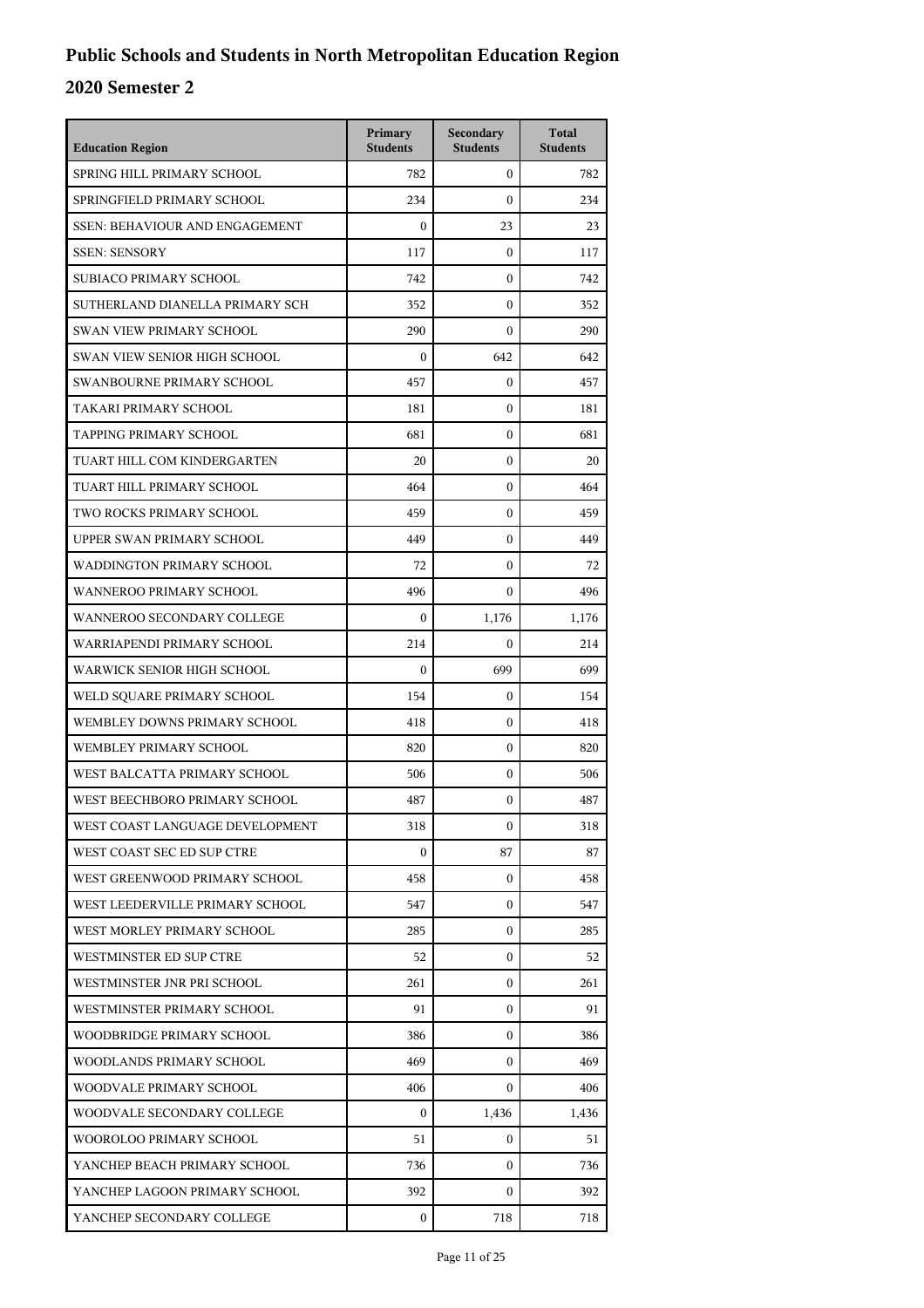| <b>Education Region</b> | Primary<br><b>Students</b> | Secondary<br><b>Students</b> | <b>Total</b><br><b>Students</b> |
|-------------------------|----------------------------|------------------------------|---------------------------------|
| YOKINE PRIMARY SCHOOL   | 345                        |                              | 345                             |
| YULUMA PRIMARY SCHOOL   | 262                        |                              | 262                             |
| TOTAL                   | 74,821                     | 40,291                       | 115,112                         |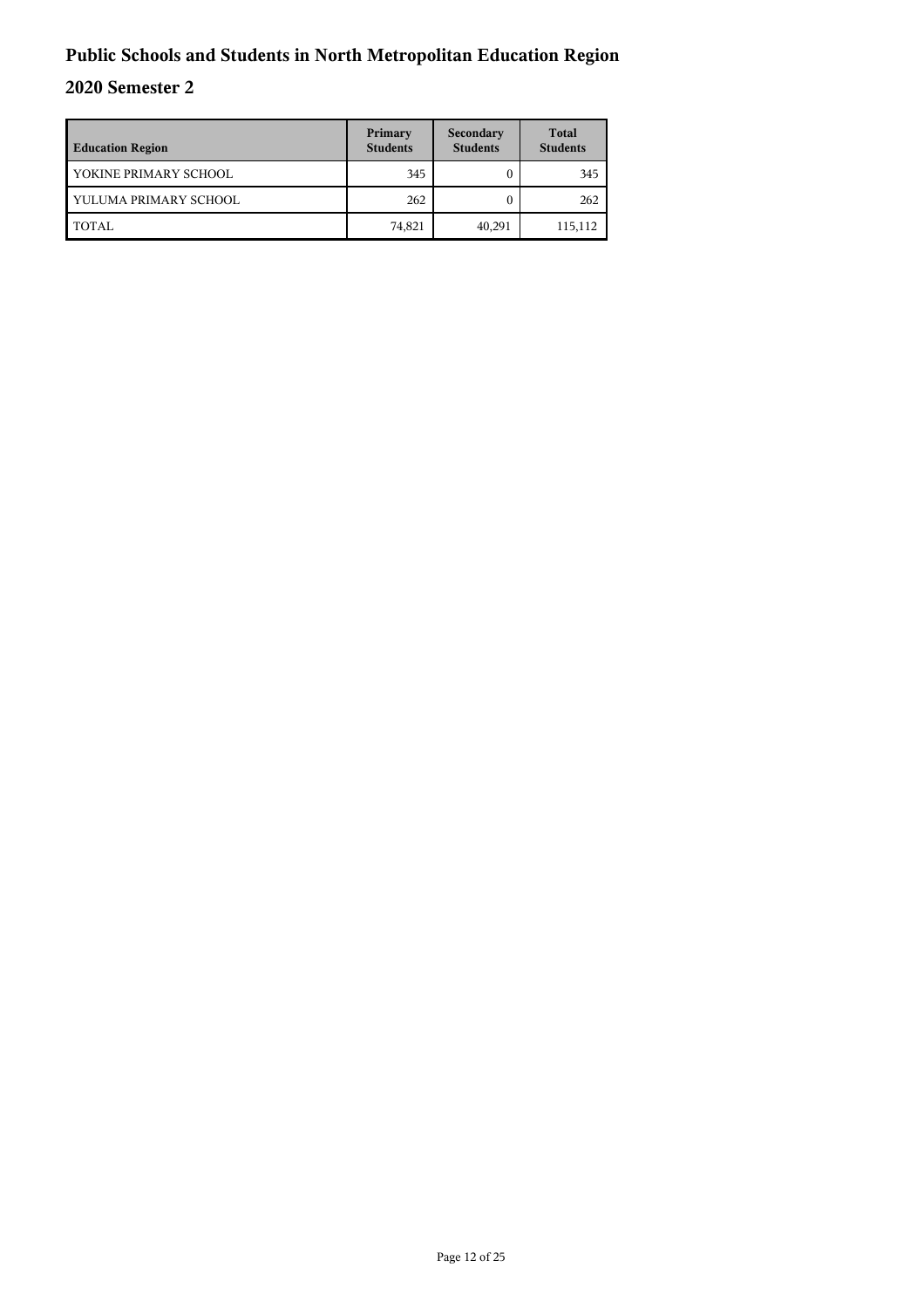## **Public Schools and Students in Pilbara Education Region**

| <b>Education Region</b>        | Primary<br><b>Students</b> | Secondary<br><b>Students</b> | <b>Total</b><br><b>Students</b> |
|--------------------------------|----------------------------|------------------------------|---------------------------------|
| <b>BALER PRIMARY SCHOOL</b>    | 567                        | $\mathbf{0}$                 | 567                             |
| BAYNTON WEST PRIMARY SCHOOL    | 795                        | $\mathbf{0}$                 | 795                             |
| <b>CASSIA ED SUP CTRE</b>      | 16                         | $\boldsymbol{0}$             | 16                              |
| <b>CASSIA PRIMARY SCHOOL</b>   | 609                        | $\theta$                     | 609                             |
| DAMPIER PRIMARY SCHOOL         | 200                        | $\Omega$                     | 200                             |
| HEDLAND SENIOR HIGH SCHOOL     | $\mathbf{0}$               | 916                          | 916                             |
| JIGALONG REM COM SCHOOL        | 63                         | 20                           | 83                              |
| KARRATHA PRIMARY SCHOOL        | 283                        | $\boldsymbol{0}$             | 283                             |
| KARRATHA SENIOR HIGH SCHOOL    | $\mathbf{0}$               | 1,208                        | 1,208                           |
| MARBLE BAR PRIMARY SCHOOL      | 20                         | 9                            | 29                              |
| MILLARS WELL PRIMARY SCHOOL    | 304                        | $\Omega$                     | 304                             |
| NEWMAN PRIMARY SCHOOL          | 306                        | $\boldsymbol{0}$             | 306                             |
| NEWMAN SENIOR HIGH SCHOOL      | $\mathbf{0}$               | 322                          | 322                             |
| NORTH TOM PRICE PRIMARY SCHOOL | 284                        | $\mathbf{0}$                 | 284                             |
| NULLAGINE PRIMARY SCHOOL       | 18                         | 15                           | 33                              |
| <b>ONSLOW PRIMARY SCHOOL</b>   | 101                        | 17                           | 118                             |
| PANNAWONICA PRIMARY SCHOOL     | 112                        | 18                           | 130                             |
| PARABURDOO PRIMARY SCHOOL      | 211                        | $\boldsymbol{0}$             | 211                             |
| PEGS CREEK PRIMARY SCHOOL      | 222                        | $\mathbf{0}$                 | 222                             |
| PORT HEDLAND PRIMARY SCHOOL    | 526                        | $\boldsymbol{0}$             | 526                             |
| PORT HEDLAND SCHOOL OF THE AIR | 17                         | $\Omega$                     | 17                              |
| ROEBOURNE DISTRICT HIGH SCHOOL | 68                         | 67                           | 135                             |
| SOUTH HEDLAND PRIMARY SCHOOL   | 256                        | $\boldsymbol{0}$             | 256                             |
| SOUTH NEWMAN PRIMARY SCHOOL    | 408                        | $\mathbf{0}$                 | 408                             |
| TAMBREY PRIMARY SCHOOL         | 659                        | $\mathbf{0}$                 | 659                             |
| TOM PRICE PRIMARY SCHOOL       | 324                        | $\boldsymbol{0}$             | 324                             |
| TOM PRICE SENIOR HIGH SCHOOL   | $\boldsymbol{0}$           | 280                          | 280                             |
| WICKHAM PRIMARY SCHOOL         | 353                        | $\mathbf{0}$                 | 353                             |
| YANDEYARRA REM COM SCHOOL      | 19                         | 3                            | 22                              |
| TOTAL                          | 6,741                      | 2,875                        | 9,616                           |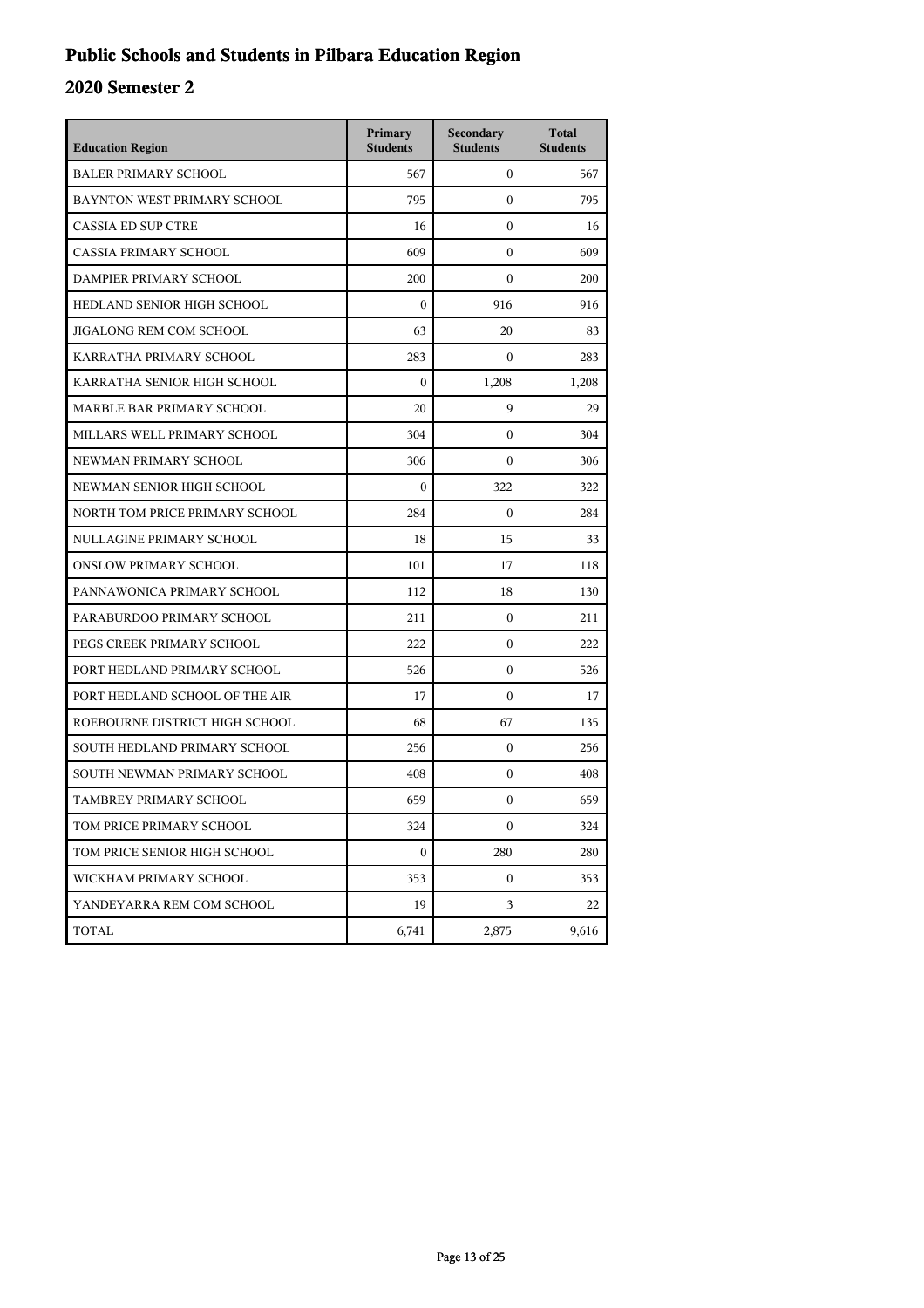| <b>Education Region</b>                | Primary<br><b>Students</b> | Secondary<br><b>Students</b> | <b>Total</b><br><b>Students</b> |
|----------------------------------------|----------------------------|------------------------------|---------------------------------|
| APPLECROSS PRIMARY SCHOOL              | 582                        | $\mathbf{0}$                 | 582                             |
| APPLECROSS SENIOR HIGH SCHOOL          | $\boldsymbol{0}$           | 1,665                        | 1,665                           |
| ARDROSS PRIMARY SCHOOL                 | 405                        | $\boldsymbol{0}$             | 405                             |
| <b>ARMADALE ED SUP CTRE</b>            | $\boldsymbol{0}$           | 66                           | 66                              |
| ARMADALE PRIMARY SCHOOL                | 445                        | $\mathbf{0}$                 | 445                             |
| ARMADALE SENIOR HIGH SCHOOL            | $\boldsymbol{0}$           | 714                          | 714                             |
| ASHBURTON DRIVE PRIMARY SCHOOL         | 461                        | $\boldsymbol{0}$             | 461                             |
| ASPIRI PRIMARY SCHOOL                  | 718                        | $\boldsymbol{0}$             | 718                             |
| ATTADALE PRIMARY SCHOOL                | 396                        | $\mathbf{0}$                 | 396                             |
| <b>ATWELL COLLEGE</b>                  | $\boldsymbol{0}$           | 1,418                        | 1,418                           |
| ATWELL PRIMARY SCHOOL                  | 775                        | $\mathbf{0}$                 | 775                             |
| AUBIN GROVE PRIMARY SCHOOL             | 1,067                      | $\mathbf{0}$                 | 1,067                           |
| <b>BALDIVIS GARDENS PRIMARY SCHOOL</b> | 471                        | $\boldsymbol{0}$             | 471                             |
| <b>BALDIVIS PRIMARY SCHOOL</b>         | 622                        | $\mathbf{0}$                 | 622                             |
| <b>BALDIVIS SECONDARY COLLEGE</b>      | $\boldsymbol{0}$           | 1.657                        | 1,657                           |
| <b>BANKSIA PARK PRIMARY SCHOOL</b>     | 269                        | $\mathbf{0}$                 | 269                             |
| <b>BANNISTER CREEK PRIMARY SCHOOL</b>  | 578                        | $\boldsymbol{0}$             | 578                             |
| BATEMAN PRIMARY SCHOOL                 | 352                        | $\boldsymbol{0}$             | 352                             |
| BEACONSFIELD PRIMARY SCHOOL            | 459                        | $\boldsymbol{0}$             | 459                             |
| BECKENHAM PRIMARY SCHOOL               | 407                        | $\mathbf{0}$                 | 407                             |
| BEELIAR PRIMARY SCHOOL                 | 430                        | $\mathbf{0}$                 | 430                             |
| BEENYUP PRIMARY SCHOOL                 | 168                        | $\boldsymbol{0}$             | 168                             |
| <b>BELMAY PRIMARY SCHOOL</b>           | 231                        | $\boldsymbol{0}$             | 231                             |
| <b>BELMONT CITY COLLEGE</b>            | $\boldsymbol{0}$           | 908                          | 908                             |
| BELMONT PRIMARY SCHOOL                 | 107                        | 0                            | 107                             |
| BENTLEY PRIMARY SCHOOL                 | 210                        | $\boldsymbol{0}$             | 210                             |
| BERTRAM PRIMARY SCHOOL                 | 856                        | $\mathbf{0}$                 | 856                             |
| BIBRA LAKE PRIMARY SCHOOL              | 347                        | $\mathbf{0}$                 | 347                             |
| <b>BICTON PRIMARY SCHOOL</b>           | 463                        | 0                            | 463                             |
| BLETCHLEY PARK PRIMARY SCHOOL          | 925                        | $\mathbf{0}$                 | 925                             |
| <b>BOORAGOON PRIMARY SCHOOL</b>        | 426                        | $\mathbf{0}$                 | 426                             |
| BRAMFIELD PARK PRIMARY SCHOOL          | 314                        | $\mathbf{0}$                 | 314                             |
| BRENTWOOD PRIMARY SCHOOL               | 352                        | $\mathbf{0}$                 | 352                             |
| BROOKMAN PRIMARY SCHOOL                | 299                        | 0                            | 299                             |
| <b>BULL CREEK PRIMARY SCHOOL</b>       | 403                        | $\mathbf{0}$                 | 403                             |
| <b>BUNGAREE PRIMARY SCHOOL</b>         | 273                        | 0                            | 273                             |
| BURRENDAH PRIMARY SCHOOL               | 688                        | $\mathbf{0}$                 | 688                             |
| BYFORD COMMUNITY KINDERGARTEN          | 20                         | $\mathbf{0}$                 | 20                              |
| BYFORD PRIMARY SCHOOL                  | 356                        | 0                            | 356                             |
| BYFORD SECONDARY COLLEGE               | 0                          | 1,444                        | 1,444                           |
| CALADENIA PRIMARY SCHOOL               | 899                        | 0                            | 899                             |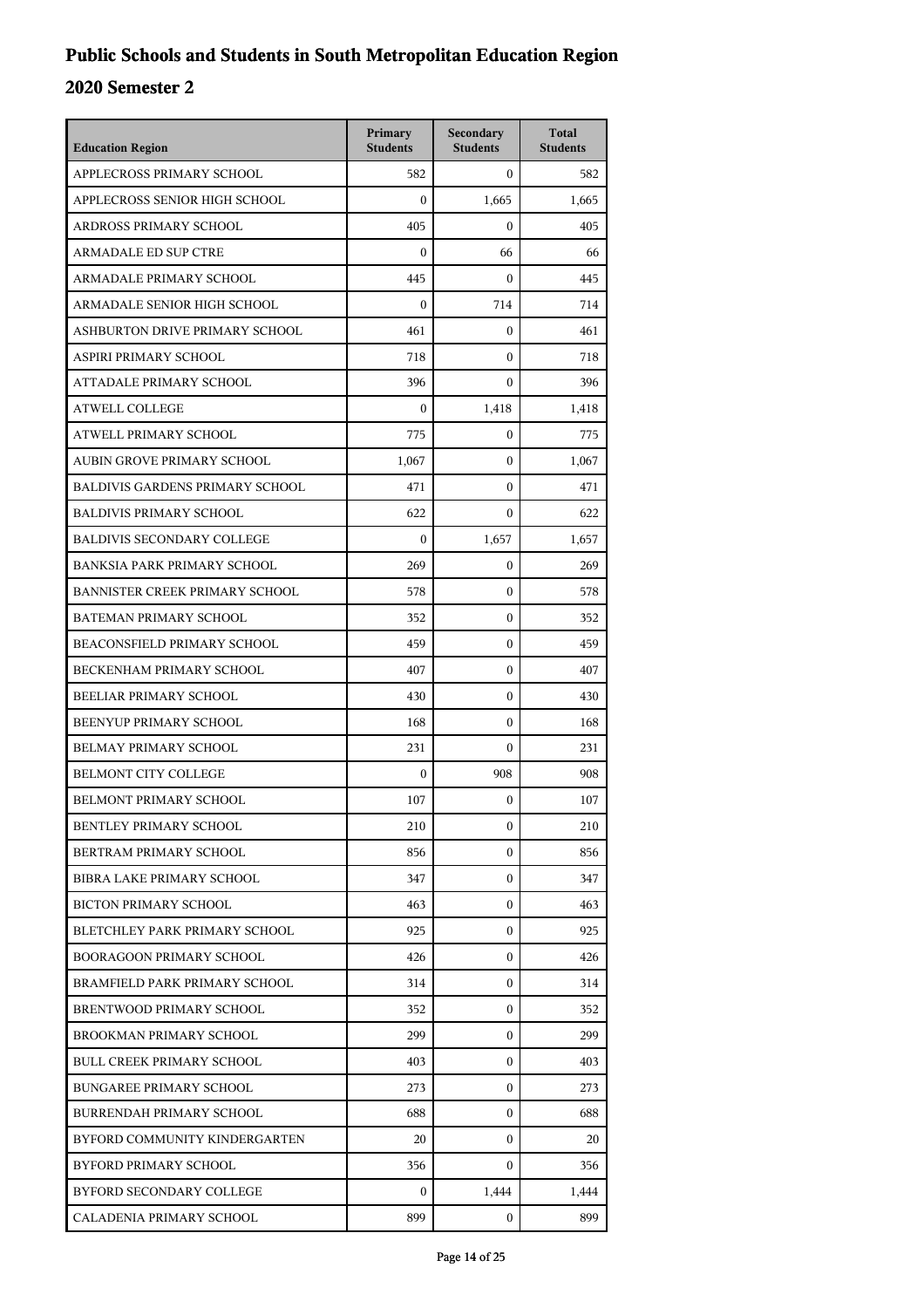| <b>Education Region</b>             | Primary<br><b>Students</b> | Secondary<br><b>Students</b> | <b>Total</b><br><b>Students</b> |
|-------------------------------------|----------------------------|------------------------------|---------------------------------|
| CALISTA PRIMARY SCHOOL              | 513                        | $\mathbf{0}$                 | 513                             |
| CAMPBELL PRIMARY SCHOOL             | 613                        | $\boldsymbol{0}$             | 613                             |
| <b>CANNING COLLEGE</b>              | $\theta$                   | 212                          | 212                             |
| CANNING VALE COLLEGE                | $\boldsymbol{0}$           | 1,459                        | 1,459                           |
| CANNING VALE ED SUP CTRE            | 43                         | $\mathbf{0}$                 | 43                              |
| CANNING VALE PRIMARY SCHOOL         | 496                        | $\mathbf{0}$                 | 496                             |
| CANNINGTON COM ED SUP CTRE          | $\boldsymbol{0}$           | 120                          | 120                             |
| CANNINGTON COMMUNITY COLLEGE        | 288                        | 469                          | 757                             |
| CARALEE COMMUNITY SCHOOL            | 368                        | 0                            | 368                             |
| CARCOOLA PRIMARY SCHOOL             | 140                        | $\boldsymbol{0}$             | 140                             |
| CARLISLE PRIMARY SCHOOL             | 315                        | $\mathbf{0}$                 | 315                             |
| <b>CARSON STREET SCHOOL</b>         | 62                         | $\mathbf{1}$                 | 63                              |
| CASTLEREAGH SCHOOL                  | 20                         | 37                           | 57                              |
| <b>CECIL ANDREWS COLLEGE</b>        | $\boldsymbol{0}$           | 788                          | 788                             |
| CHALLIS COMMUNITY PRIMARY SCHOOL    | 935                        | $\boldsymbol{0}$             | 935                             |
| <b>CHARTHOUSE PRIMARY SCHOOL</b>    | 503                        | $\mathbf{0}$                 | 503                             |
| <b>CLIFTON HILLS PRIMARY SCHOOL</b> | 449                        | $\boldsymbol{0}$             | 449                             |
| <b>CLOVERDALE ED SUP CTRE</b>       | 65                         | $\boldsymbol{0}$             | 65                              |
| <b>CLOVERDALE PRIMARY SCHOOL</b>    | 374                        | $\boldsymbol{0}$             | 374                             |
| <b>COASTAL LAKES COLLEGE</b>        | $\boldsymbol{0}$           | 461                          | 461                             |
| <b>COLLIER PRIMARY SCHOOL</b>       | 296                        | $\mathbf{0}$                 | 296                             |
| <b>COMET BAY COLLEGE</b>            | $\boldsymbol{0}$           | 1,772                        | 1,772                           |
| <b>COMET BAY PRIMARY SCHOOL</b>     | 818                        | $\mathbf{0}$                 | 818                             |
| <b>COMO PRIMARY SCHOOL</b>          | 400                        | $\mathbf{0}$                 | 400                             |
| COMO SECONDARY COLLEGE              | $\mathbf{0}$               | 867                          | 867                             |
| COODANUP COLLEGE                    | $\mathbf{0}$               | 799                          | 799                             |
| COOGEE PRIMARY SCHOOL               | 524                        | 0                            | 524                             |
| COOLBELLUP COMMUNITY SCHOOL         | 227                        | $\mathbf{0}$                 | 227                             |
| COOLBELLUP LEARNING CENTRE          | 44                         | 0                            | 44                              |
| COOLOONGUP PRIMARY SCHOOL           | 348                        | $\mathbf{0}$                 | 348                             |
| <b>CURTIN PRIMARY SCHOOL</b>        | 129                        | 0                            | 129                             |
| DARLING RANGE SPORTS COLLEGE        | $\overline{0}$             | 994                          | 994                             |
| DAWSON PARK PRIMARY SCHOOL          | 476                        | 0                            | 476                             |
| DUDLEY PARK PRIMARY SCHOOL          | 483                        | 0                            | 483                             |
| DWELLINGUP PRIMARY SCHOOL           | 53                         | $\mathbf{0}$                 | 53                              |
| EAST FREMANTLE PRIMARY SCHOOL       | 426                        | 0                            | 426                             |
| EAST HAMILTON HILL PRIMARY SCH      | 204                        | $\mathbf{0}$                 | 204                             |
| EAST KENWICK PRIMARY SCHOOL         | 405                        | 0                            | 405                             |
| EAST MADDINGTON PRIMARY SCHOOL      | 420                        | 0                            | 420                             |
| EAST VIC PARK PRIMARY SCHOOL        | 365                        | $\mathbf{0}$                 | 365                             |
| EAST VICTORIA PARK ED SUP CTRE      | 33                         | 0                            | 33                              |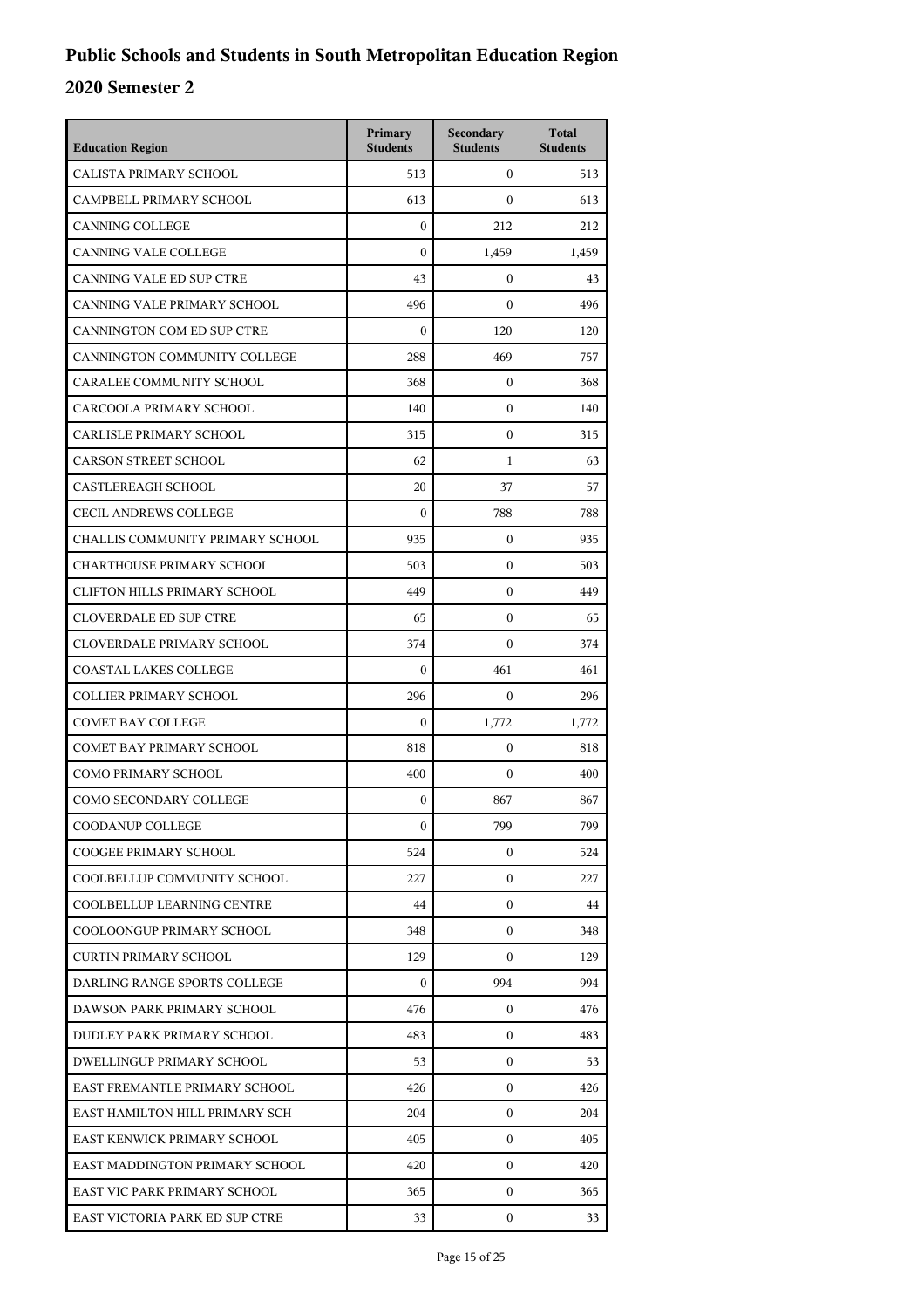| <b>Education Region</b>               | Primary<br><b>Students</b> | Secondary<br><b>Students</b> | <b>Total</b><br><b>Students</b> |
|---------------------------------------|----------------------------|------------------------------|---------------------------------|
| EAST WAIKIKI PRIMARY SCHOOL           | 459                        | $\mathbf{0}$                 | 459                             |
| EDNEY PRIMARY SCHOOL                  | 462                        | $\mathbf{0}$                 | 462                             |
| <b>ENDEAVOUR ED SUP CTRE</b>          | 55                         | $\mathbf{0}$                 | 55                              |
| ENDEAVOUR PRIMARY SCHOOL              | 458                        | $\mathbf{0}$                 | 458                             |
| EXCELSIOR PRIMARY SCHOOL              | 444                        | $\mathbf{0}$                 | 444                             |
| FALCON PRIMARY SCHOOL                 | 549                        | $\mathbf{0}$                 | 549                             |
| <b>FALLS ROAD PRIMARY SCHOOL</b>      | 309                        | $\mathbf{0}$                 | 309                             |
| FOREST CRESCENT PRIMARY SCHOOL        | 703                        | $\mathbf{0}$                 | 703                             |
| FORRESTDALE PRIMARY SCHOOL            | 225                        | $\mathbf{0}$                 | 225                             |
| FORRESTFIELD PRIMARY SCHOOL           | 198                        | $\mathbf{0}$                 | 198                             |
| FREMANTLE COLLEGE                     | $\boldsymbol{0}$           | 1,180                        | 1,180                           |
| FREMANTLE LANG DEV CTR                | 224                        | $\mathbf{0}$                 | 224                             |
| FREMANTLE PRIMARY SCHOOL              | 311                        | $\mathbf{0}$                 | 311                             |
| <b>GIBBS STREET PRIMARY SCHOOL</b>    | 512                        | $\mathbf{0}$                 | 512                             |
| <b>GILMORE COLLEGE</b>                | $\boldsymbol{0}$           | 1,183                        | 1,183                           |
| <b>GLENCOE PRIMARY SCHOOL</b>         | 399                        | $\mathbf{0}$                 | 399                             |
| <b>GOLDEN BAY PRIMARY SCHOOL</b>      | 493                        | $\mathbf{0}$                 | 493                             |
| <b>GOOSEBERRY HILL PRIMARY SCHOOL</b> | 465                        | $\mathbf{0}$                 | 465                             |
| <b>GOSNELLS PRIMARY SCHOOL</b>        | 400                        | $\mathbf{0}$                 | 400                             |
| <b>GREENFIELDS PRIMARY SCHOOL</b>     | 384                        | $\mathbf{0}$                 | 384                             |
| <b>GROVELANDS PRIMARY SCHOOL</b>      | 369                        | $\mathbf{0}$                 | 369                             |
| <b>GWYNNE PARK ED SUP CTRE</b>        | 75                         | $\mathbf{0}$                 | 75                              |
| <b>GWYNNE PARK PRIMARY SCHOOL</b>     | 462                        | $\mathbf{0}$                 | 462                             |
| <b>HALLS HEAD COLLEGE</b>             | $\boldsymbol{0}$           | 1,399                        | 1,399                           |
| <b>HALLS HEAD COLLEGE ESC</b>         | $\boldsymbol{0}$           | 51                           | 51                              |
| HALLS HEAD PRIMARY SCHOOL             | 380                        | $\boldsymbol{0}$             | 380                             |
| HAMMOND PARK PRIMARY SCHOOL           | 755                        | $\mathbf{0}$                 | 755                             |
| HAMMOND PARK SECONDARY COLLEGE        | $\mathbf{0}$               | 169                          | 169                             |
| HARMONY PRIMARY SCHOOL                | 550                        | 0                            | 550                             |
| HARRISDALE PRIMARY SCHOOL             | 1,401                      | $\mathbf{0}$                 | 1,401                           |
| HARRISDALE SENIOR HIGH SCHOOL         | $\mathbf{0}$               | 1,258                        | 1,258                           |
| HAZEL ORME COM KINDERGARTEN           | 40                         | 0                            | 40                              |
| HIGH WYCOMBE PRIMARY SCHOOL           | 369                        | $\mathbf{0}$                 | 369                             |
| HILLMAN PRIMARY SCHOOL                | 300                        | 0                            | 300                             |
| HILTON PRIMARY SCHOOL                 | 241                        | $\mathbf{0}$                 | 241                             |
| HONEYWOOD PRIMARY SCHOOL              | 471                        | 0                            | 471                             |
| HUNTINGDALE PRIMARY SCHOOL            | 636                        | $\mathbf{0}$                 | 636                             |
| JANDAKOT PRIMARY SCHOOL               | 511                        | $\mathbf{0}$                 | 511                             |
| JARRAHDALE PRIMARY SCHOOL             | 74                         | 0                            | 74                              |
| JOHN CURTIN COLLEGE OF THE ARTS       | $\mathbf{0}$               | 1,761                        | 1,761                           |
| JOHN TONKIN COLLEGE                   | $\mathbf{0}$               | 765                          | 765                             |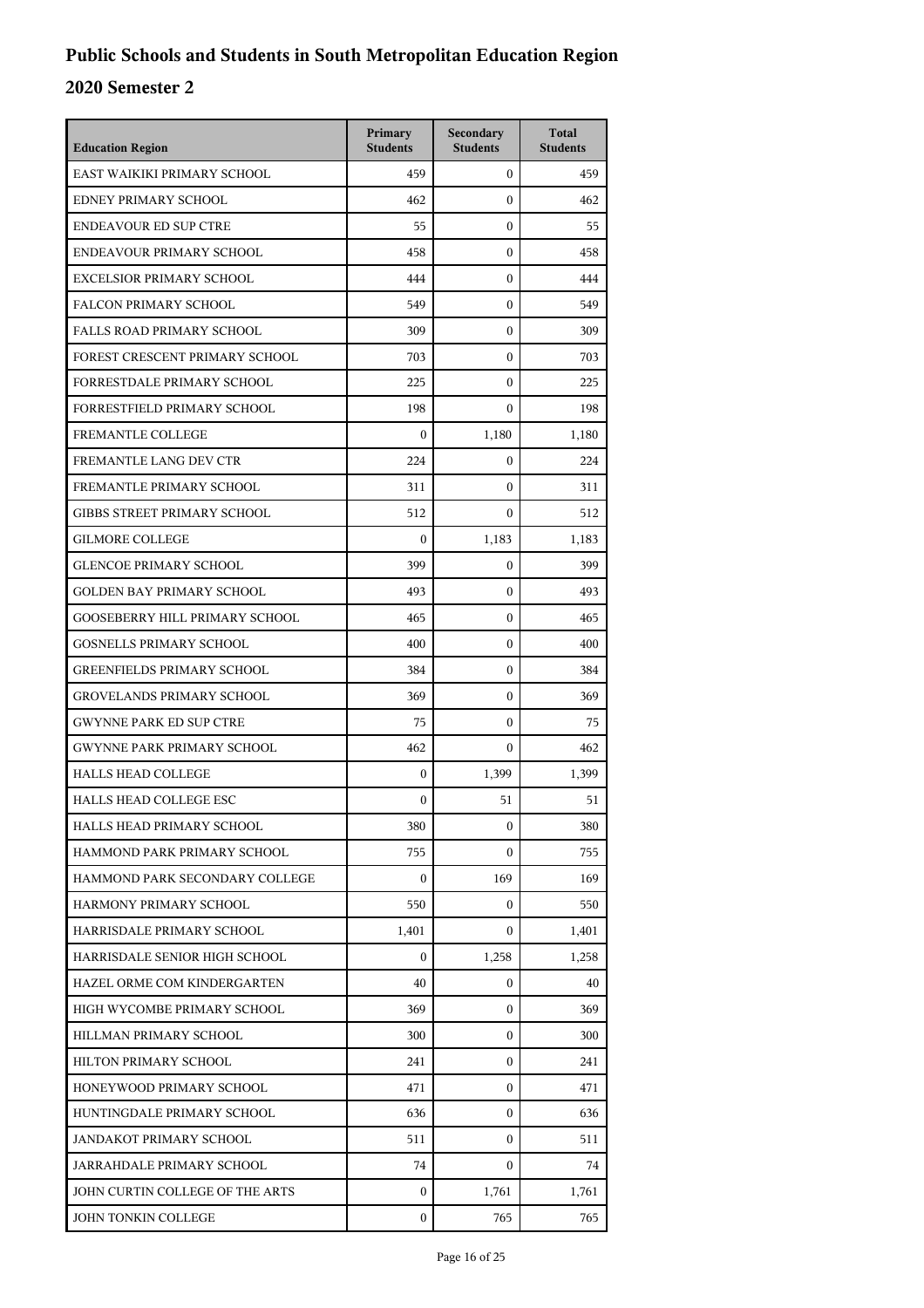| <b>Education Region</b>         | Primary<br><b>Students</b> | Secondary<br><b>Students</b> | <b>Total</b><br><b>Students</b> |
|---------------------------------|----------------------------|------------------------------|---------------------------------|
| JOHN TONKIN COLLEGE ESC         | $\mathbf{0}$               | 20                           | 20                              |
| KALAMUNDA PRI ED SUP CTRE       | 55                         | $\mathbf{0}$                 | 55                              |
| KALAMUNDA PRIMARY SCHOOL        | 366                        | $\mathbf{0}$                 | 366                             |
| KALAMUNDA SEC ED SUP CTRE       | $\boldsymbol{0}$           | 43                           | 43                              |
| KALAMUNDA SENIOR HIGH SCHOOL    | $\Omega$                   | 1,176                        | 1,176                           |
| KARDINYA PRIMARY SCHOOL         | 325                        | $\mathbf{0}$                 | 325                             |
| KELMSCOTT PRIMARY SCHOOL        | 313                        | $\mathbf{0}$                 | 313                             |
| KELMSCOTT SENIOR HIGH SCHOOL    | $\mathbf{0}$               | 1,295                        | 1,295                           |
| KENSINGTON PRIMARY SCHOOL       | 434                        | $\mathbf{0}$                 | 434                             |
| KENSINGTON SECONDARY SCHOOL     | $\mathbf{0}$               | 60                           | 60                              |
| KENT STREET SENIOR HIGH SCHOOL  | $\mathbf{0}$               | 1,027                        | 1,027                           |
| <b>KENWICK SCHOOL</b>           | 31                         | 54                           | 85                              |
| KEWDALE PRIMARY SCHOOL          | 304                        | $\mathbf{0}$                 | 304                             |
| KINDAIMANNA COM KINDERGARTEN    | 19                         | $\mathbf{0}$                 | 19                              |
| KINGSLEY PRIMARY SCHOOL         | 246                        | $\mathbf{0}$                 | 246                             |
| <b>KOORANA ED SUP CTRE</b>      | 37                         | $\mathbf{0}$                 | 37                              |
| KOORANA PRIMARY SCHOOL          | 348                        | $\mathbf{0}$                 | 348                             |
| LAKELAND SENIOR HIGH SCHOOL     | $\mathbf{0}$               | 581                          | 581                             |
| LAKELANDS PRIMARY SCHOOL        | 711                        | $\mathbf{0}$                 | 711                             |
| LATHLAIN PRIMARY SCHOOL         | 579                        | $\mathbf{0}$                 | 579                             |
| <b>LEDA ED SUP CTRE</b>         | 54                         | $\mathbf{0}$                 | 54                              |
| LEDA PRIMARY SCHOOL             | 609                        | $\mathbf{0}$                 | 609                             |
| LEEMING PRIMARY SCHOOL          | 322                        | $\mathbf{0}$                 | 322                             |
| LEEMING SENIOR HIGH SCHOOL      | $\mathbf{0}$               | 1,091                        | 1,091                           |
| LEEMING SHS ED SUP CTRE         | $\mathbf{0}$               | 131                          | 131                             |
| LESMURDIE PRIMARY SCHOOL        | 357                        | 0                            | 357                             |
| LESMURDIE SENIOR HIGH SCHOOL    | $\mathbf{0}$               | 1,057                        | 1,057                           |
| LYNWOOD SENIOR HIGH SCHOOL      | $\mathbf{0}$               | 1,417                        | 1,417                           |
| <b>MADDINGTON ED SUP CTRE</b>   | 38                         | 0                            | 38                              |
| MADDINGTON PRIMARY SCHOOL       | 237                        | $\mathbf{0}$                 | 237                             |
| MAIDA VALE PRIMARY SCHOOL       | 405                        | $\mathbf{0}$                 | 405                             |
| MAKYBE RISE PRIMARY SCHOOL      | 910                        | $\mathbf{0}$                 | 910                             |
| <b>MALIBU SCHOOL</b>            | 43                         | 67                           | 110                             |
| MANDURAH PRIMARY SCHOOL         | 215                        | 0                            | 215                             |
| MANNING PRIMARY SCHOOL          | 394                        | $\mathbf{0}$                 | 394                             |
| MARRI GROVE PRIMARY SCHOOL      | 540                        | $\mathbf{0}$                 | 540                             |
| MCDOUGALL PARK COM KINDERGARTEN | 36                         | $\mathbf{0}$                 | 36                              |
| MEADOW SPRINGS ED SUP CTRE      | 66                         | $\mathbf{0}$                 | 66                              |
| MEADOW SPRINGS PRIMARY SCHOOL   | 582                        | $\mathbf{0}$                 | 582                             |
| MEDINA PRIMARY SCHOOL           | 188                        | $\mathbf{0}$                 | 188                             |
| MELVILLE PRIMARY SCHOOL         | 690                        | $\mathbf{0}$                 | 690                             |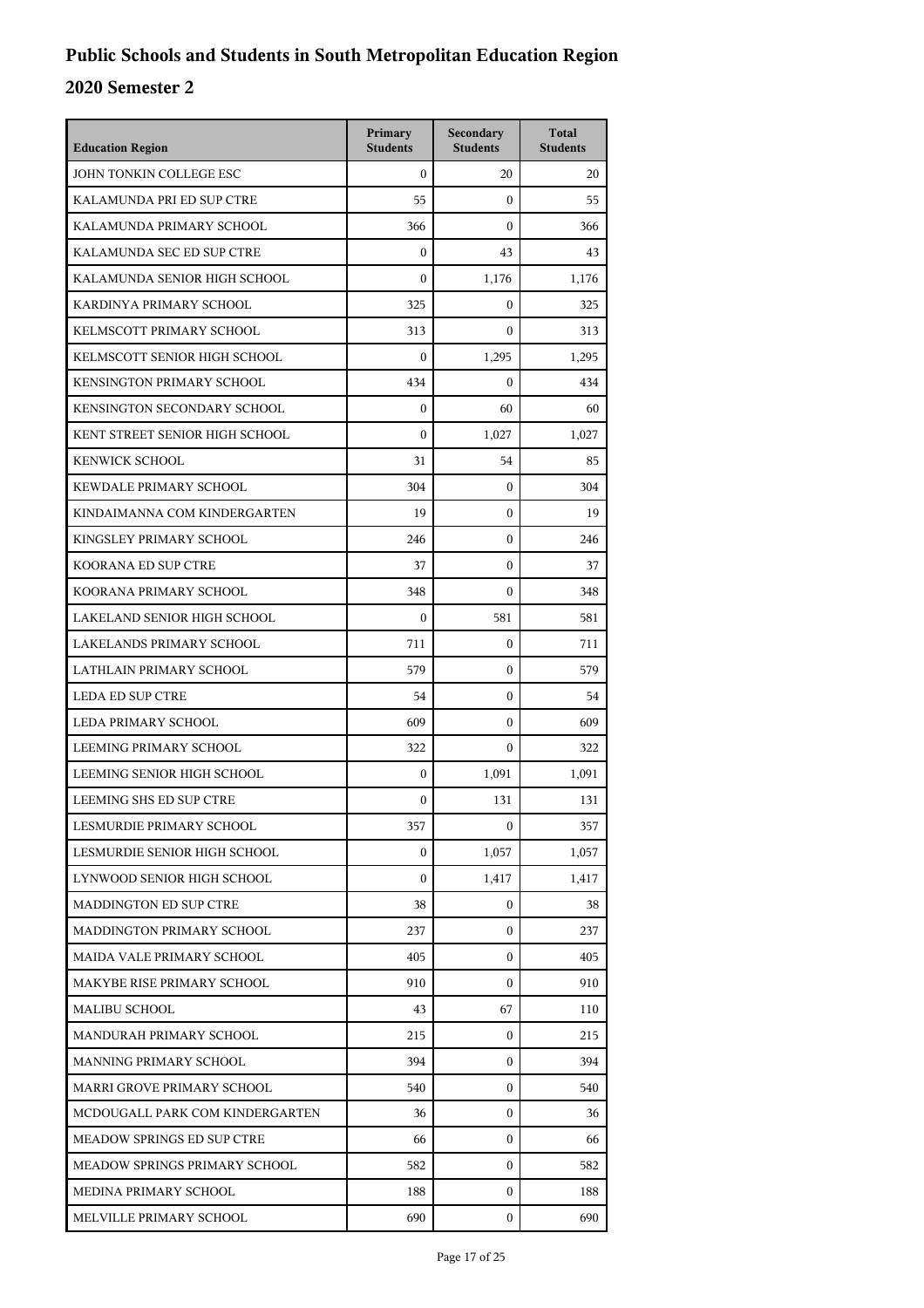| <b>Education Region</b>           | Primary<br><b>Students</b> | Secondary<br><b>Students</b> | <b>Total</b><br><b>Students</b> |
|-----------------------------------|----------------------------|------------------------------|---------------------------------|
| MELVILLE SENIOR HIGH SCHOOL       | $\mathbf{0}$               | 1,402                        | 1.402                           |
| MILLEN PRIMARY SCHOOL             | 506                        | $\mathbf{0}$                 | 506                             |
| MOUNT PLEASANT PRIMARY SCHOOL     | 492                        | $\mathbf{0}$                 | 492                             |
| MUNDIJONG PRIMARY SCHOOL          | 191                        | $\mathbf{0}$                 | 191                             |
| NEERIGEN BROOK PRIMARY SCHOOL     | 370                        | $\mathbf{0}$                 | 370                             |
| NEWTON PRIMARY SCHOOL             | 271                        | $\mathbf{0}$                 | 271                             |
| NORTH DANDALUP PRIMARY SCHOOL     | 125                        | $\mathbf{0}$                 | 125                             |
| NORTH FREMANTLE PRIMARY SCHOOL    | 164                        | $\mathbf{0}$                 | 164                             |
| NORTH LAKE SENIOR CAMPUS          | $\mathbf{0}$               | 377                          | 377                             |
| NORTH MANDURAH PRIMARY SCHOOL     | 310                        | $\mathbf{0}$                 | 310                             |
| NORTH PARMELIA PRIMARY SCHOOL     | 299                        | $\mathbf{0}$                 | 299                             |
| OAKWOOD PRIMARY SCHOOL            | 656                        | $\mathbf{0}$                 | 656                             |
| OBERTHUR PRIMARY SCHOOL           | 634                        | $\mathbf{0}$                 | 634                             |
| OCEAN ROAD PRIMARY SCHOOL         | 675                        | $\mathbf{0}$                 | 675                             |
| ORANGE GROVE PRIMARY SCHOOL       | 130                        | $\mathbf{0}$                 | 130                             |
| ORELIA PRIMARY SCHOOL             | 330                        | $\mathbf{0}$                 | 330                             |
| PALMYRA PRIMARY SCHOOL            | 543                        | $\mathbf{0}$                 | 543                             |
| PARKWOOD PRIMARY SCHOOL           | 584                        | $\mathbf{0}$                 | 584                             |
| PEEL LANG DEV SCH                 | 283                        | $\mathbf{0}$                 | 283                             |
| PHOENIX PRIMARY SCHOOL            | 225                        | $\mathbf{0}$                 | 225                             |
| PIARA WATERS PRIMARY SCHOOL       | 895                        | $\mathbf{0}$                 | 895                             |
| PICKERING BROOK PRIMARY SCHOOL    | 122                        | $\mathbf{0}$                 | 122                             |
| PINEVIEW COMMUNITY KINDERGARTEN   | 16                         | $\mathbf{0}$                 | 16                              |
| PINJARRA PRIMARY SCHOOL           | 661                        | $\mathbf{0}$                 | 661                             |
| PINJARRA SENIOR HIGH SCHOOL       | $\mathbf{0}$               | 746                          | 746                             |
| PORT KENNEDY PRIMARY SCHOOL       | 418                        | 0                            | 418                             |
| <b>OUEENS PARK PRIMARY SCHOOL</b> | 270                        | $\mathbf{0}$                 | 270                             |
| RANFORD PRIMARY SCHOOL            | 687                        | $\mathbf{0}$                 | 687                             |
| REDCLIFFE PRIMARY SCHOOL          | 292                        | 0                            | 292                             |
| RICHMOND PRIMARY SCHOOL           | 422                        | $\mathbf{0}$                 | 422                             |
| RIDGE VIEW SECONDARY COLLEGE      | $\mathbf{0}$               | 352                          | 352                             |
| RIVERGUMS PRIMARY SCHOOL          | 675                        | $\mathbf{0}$                 | 675                             |
| RIVERSIDE ED SUP CTRE             | 80                         | $\mathbf{0}$                 | 80                              |
| RIVERSIDE PRIMARY SCHOOL          | 471                        | $\mathbf{0}$                 | 471                             |
| <b>RIVERTON ED SUP CTRE</b>       | 33                         | $\mathbf{0}$                 | 33                              |
| RIVERTON PRIMARY SCHOOL           | 646                        | $\mathbf{0}$                 | 646                             |
| RIVERVALE PRIMARY SCHOOL          | 221                        | $\mathbf{0}$                 | 221                             |
| ROCKINGHAM BEACH ED SUP CTRE      | 62                         | $\mathbf{0}$                 | 62                              |
| ROCKINGHAM BEACH PRIMARY SCHOOL   | 512                        | $\mathbf{0}$                 | 512                             |
| ROCKINGHAM LAKES PRIMARY SCHOOL   | 484                        | $\mathbf{0}$                 | 484                             |
| ROCKINGHAM SENIOR HIGH SCHOOL     | $\mathbf{0}$               | 965                          | 965                             |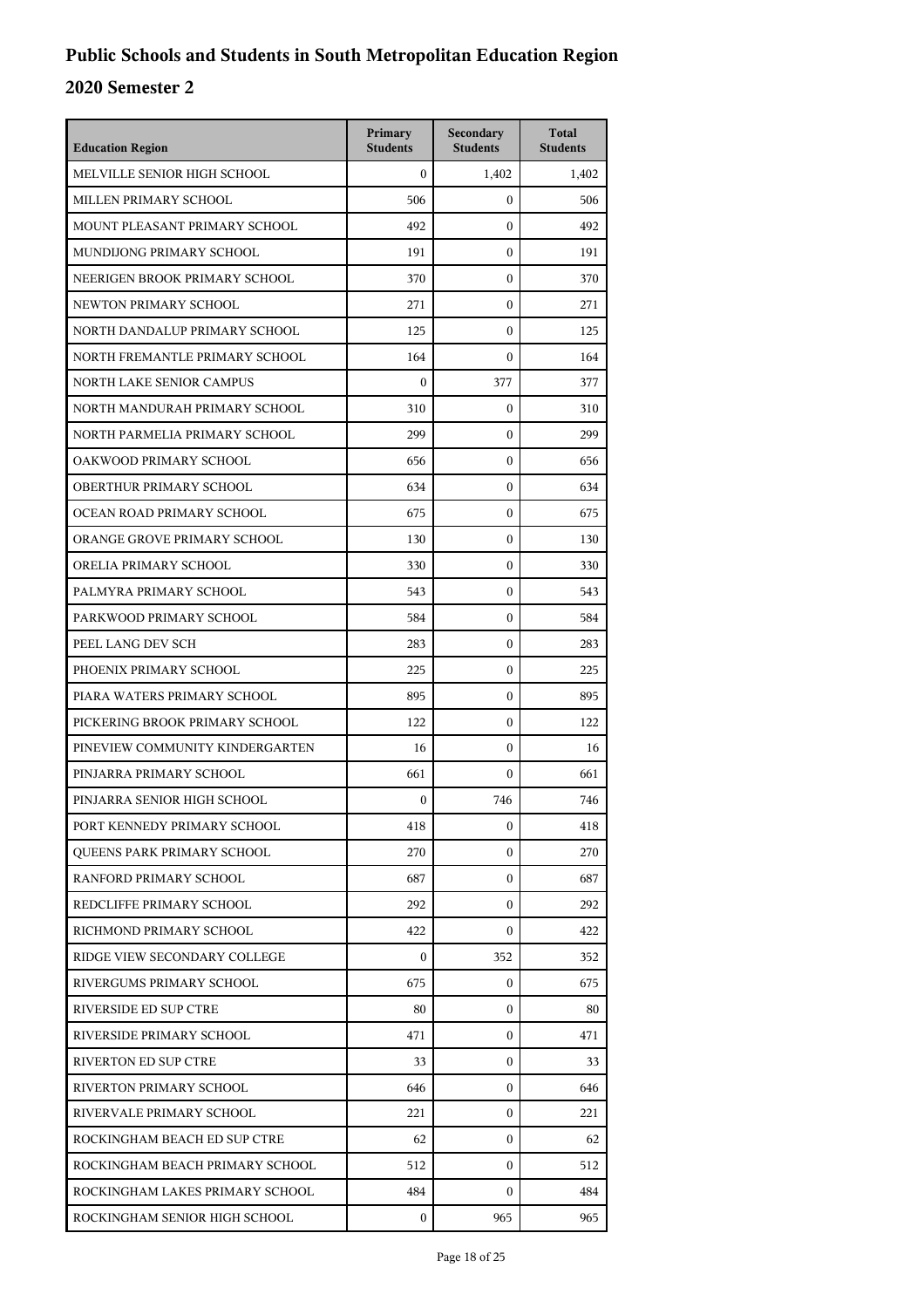| <b>Education Region</b>         | Primary<br><b>Students</b> | Secondary<br><b>Students</b> | <b>Total</b><br><b>Students</b> |
|---------------------------------|----------------------------|------------------------------|---------------------------------|
| ROCKINGHAM SHS ED SUP CTRE      | $\mathbf{0}$               | 68                           | 68                              |
| ROLEYSTONE COMMUNITY COLLEGE    | 601                        | 241                          | 842                             |
| ROSSMOYNE PRIMARY SCHOOL        | 428                        | $\Omega$                     | 428                             |
| ROSSMOYNE SENIOR HIGH SCHOOL    | $\mathbf{0}$               | 2,311                        | 2,311                           |
| ROSSMOYNE-RIVERTON COM KIN      | 40                         | 0                            | 40                              |
| ROSTRATA PRIMARY SCHOOL         | 957                        | $\mathbf{0}$                 | 957                             |
| SAFETY BAY PRIMARY SCHOOL       | 699                        | $\theta$                     | 699                             |
| SAFETY BAY SENIOR HIGH SCHOOL   | $\mathbf{0}$               | 1,153                        | 1,153                           |
| <b>SAMSON PRIMARY SCHOOL</b>    | 363                        | $\mathbf{0}$                 | 363                             |
| SEAFORTH PRIMARY SCHOOL         | 209                        | 0                            | 209                             |
| SECRET HARBOUR PRIMARY SCHOOL   | 687                        | $\mathbf{0}$                 | 687                             |
| SERPENTINE PRIMARY SCHOOL       | 177                        | $\mathbf{0}$                 | 177                             |
| SETTLERS PRIMARY SCHOOL         | 779                        | $\theta$                     | 779                             |
| SEVENOAKS SENIOR COLLEGE        | $\mathbf{0}$               | 445                          | 445                             |
| SHELLEY PRIMARY SCHOOL          | 418                        | $\mathbf{0}$                 | 418                             |
| SHEOAK GROVE PRIMARY SCHOOL     | 266                        | $\mathbf{0}$                 | 266                             |
| SINGLETON PRIMARY SCHOOL        | 606                        | 0                            | 606                             |
| SOUTH COOGEE PRIMARY SCHOOL     | 481                        | $\mathbf{0}$                 | 481                             |
| SOUTH EAST METRO LANG DEV CTR   | 243                        | $\overline{0}$               | 243                             |
| SOUTH HALLS HEAD PRIMARY SCHOOL | 612                        | $\mathbf{0}$                 | 612                             |
| SOUTH LAKE PRIMARY SCHOOL       | 276                        | $\mathbf{0}$                 | 276                             |
| SOUTH PERTH PRIMARY SCHOOL      | 354                        | 0                            | 354                             |
| SOUTH THORNLIE PRIMARY SCHOOL   | 447                        | $\mathbf{0}$                 | 447                             |
| SOUTHERN GROVE PRIMARY SCHOOL   | 416                        | 0                            | 416                             |
| <b>SOUTHERN RIVER COLLEGE</b>   | $\mathbf{0}$               | 937                          | 937                             |
| SOUTHWELL PRIMARY SCHOOL        | 76                         | 0                            | 76                              |
| SPEARWOOD ALTERNATIVE SCHOOL    | 94                         | 0                            | 94                              |
| SPEARWOOD PRIMARY SCHOOL        | 112                        | $\mathbf{0}$                 | 112                             |
| SPRING ROAD COM KINDERGARTEN    | 18                         | 0                            | 18                              |
| <b>SUCCESS PRIMARY SCHOOL</b>   | 736                        | $\mathbf{0}$                 | 736                             |
| THORNLIE PRIMARY SCHOOL         | 392                        | 0                            | 392                             |
| THORNLIE SENIOR HIGH SCHOOL     | $\mathbf{0}$               | 1,164                        | 1,164                           |
| TUART RISE PRIMARY SCHOOL       | 811                        | $\mathbf{0}$                 | 811                             |
| VICTORIA PARK PRIMARY SCHOOL    | 487                        | 0                            | 487                             |
| WAIKIKI PRIMARY SCHOOL          | 341                        | $\mathbf{0}$                 | 341                             |
| <b>WALLISTON PRIMARY SCHOOL</b> | 233                        | 0                            | 233                             |
| WARNBRO COM HIGH SCHOOL ES CTRE | $\mathbf{0}$               | 86                           | 86                              |
| WARNBRO COMMUNITY HIGH SCHOOL   | $\mathbf{0}$               | 902                          | 902                             |
| WARNBRO PRIMARY SCHOOL          | 284                        | 0                            | 284                             |
| WAROONA DISTRICT HIGH SCHOOL    | 162                        | 88                           | 250                             |
| WATTLE GROVE PRIMARY SCHOOL     | 834                        | 0                            | 834                             |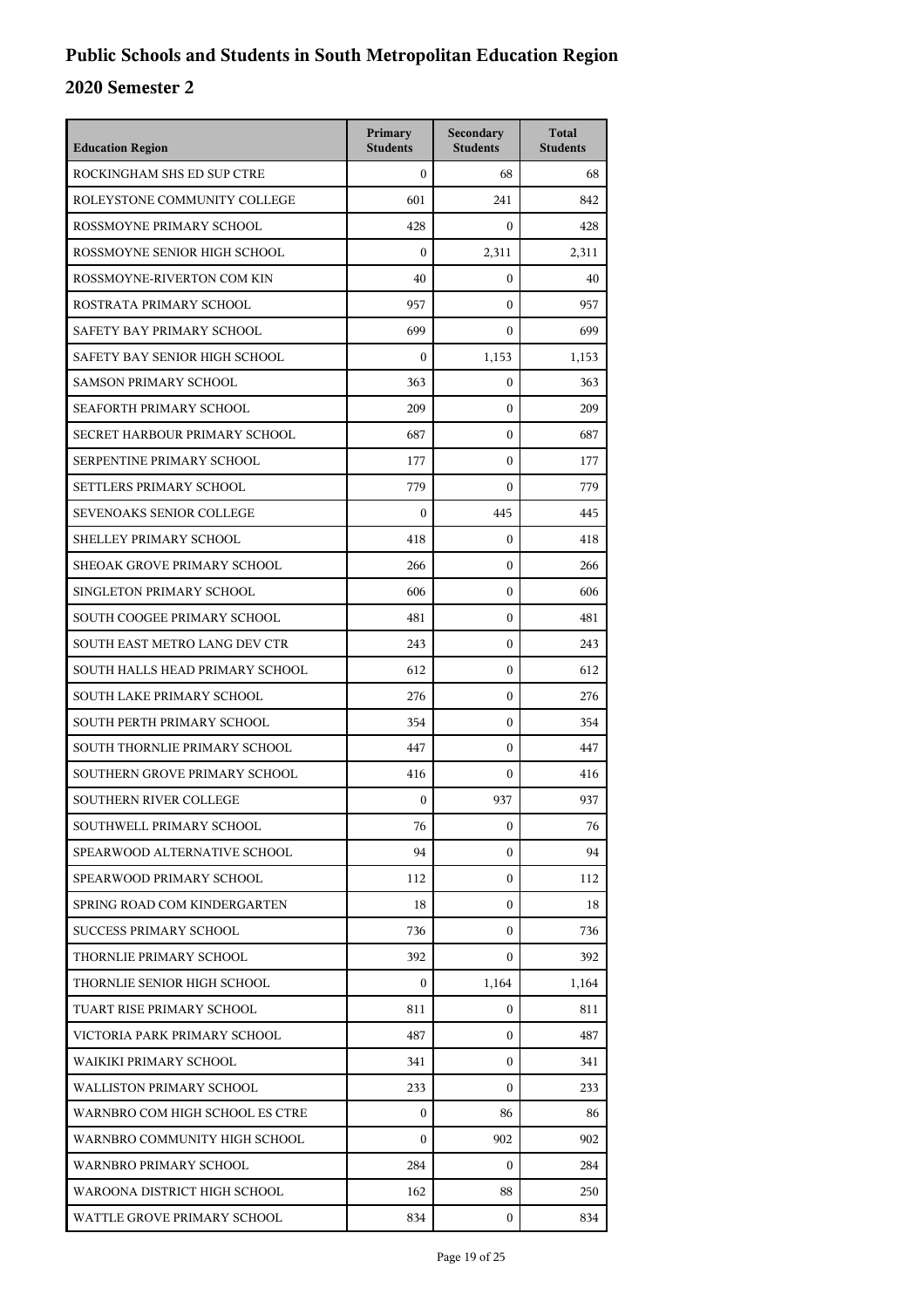| <b>Education Region</b>         | Primary<br><b>Students</b> | Secondary<br><b>Students</b> | <b>Total</b><br><b>Students</b> |
|---------------------------------|----------------------------|------------------------------|---------------------------------|
| WELLARD PRIMARY SCHOOL          | 621                        | $\mathbf{0}$                 | 621                             |
| WEST BYFORD PRIMARY SCHOOL      | 795                        | $\theta$                     | 795                             |
| WEST LEEMING PRIMARY SCHOOL     | 467                        | $\Omega$                     | 467                             |
| WESTFIELD PARK PRIMARY SCHOOL   | 305                        | $\theta$                     | 305                             |
| WHITE GUM VALLEY PRIMARY SCHOOL | 248                        | $\Omega$                     | 248                             |
| WILLANDRA PRIMARY SCHOOL        | 581                        | $\theta$                     | 581                             |
| WILLETTON PRIMARY SCHOOL        | 620                        | $\theta$                     | 620                             |
| WILLETTON SENIOR HIGH SCHOOL    | $\Omega$                   | 2,539                        | 2,539                           |
| WILSON PRIMARY SCHOOL           | 296                        | $\theta$                     | 296                             |
| WINTERFOLD PRIMARY SCHOOL       | 357                        | $\Omega$                     | 357                             |
| WINTHROP PRIMARY SCHOOL         | 591                        | $\theta$                     | 591                             |
| WIRRABIRRA ED SUP CTRE          | 40                         | 0                            | 40                              |
| WIRRABIRRA PRIMARY SCHOOL       | 392                        | $\Omega$                     | 392                             |
| WOODLAND GROVE PRIMARY SCHOOL   | 633                        | $\Omega$                     | 633                             |
| WOODLUPINE PRIMARY SCHOOL       | 240                        | $\Omega$                     | 240                             |
| YALE PRIMARY SCHOOL             | 442                        | $\theta$                     | 442                             |
| YANGEBUP PRIMARY SCHOOL         | 273                        | $\Omega$                     | 273                             |
| YULE BROOK COLLEGE              | $\Omega$                   | 289                          | 289                             |
| TOTAL                           | 84,042                     | 45,701                       | 129,743                         |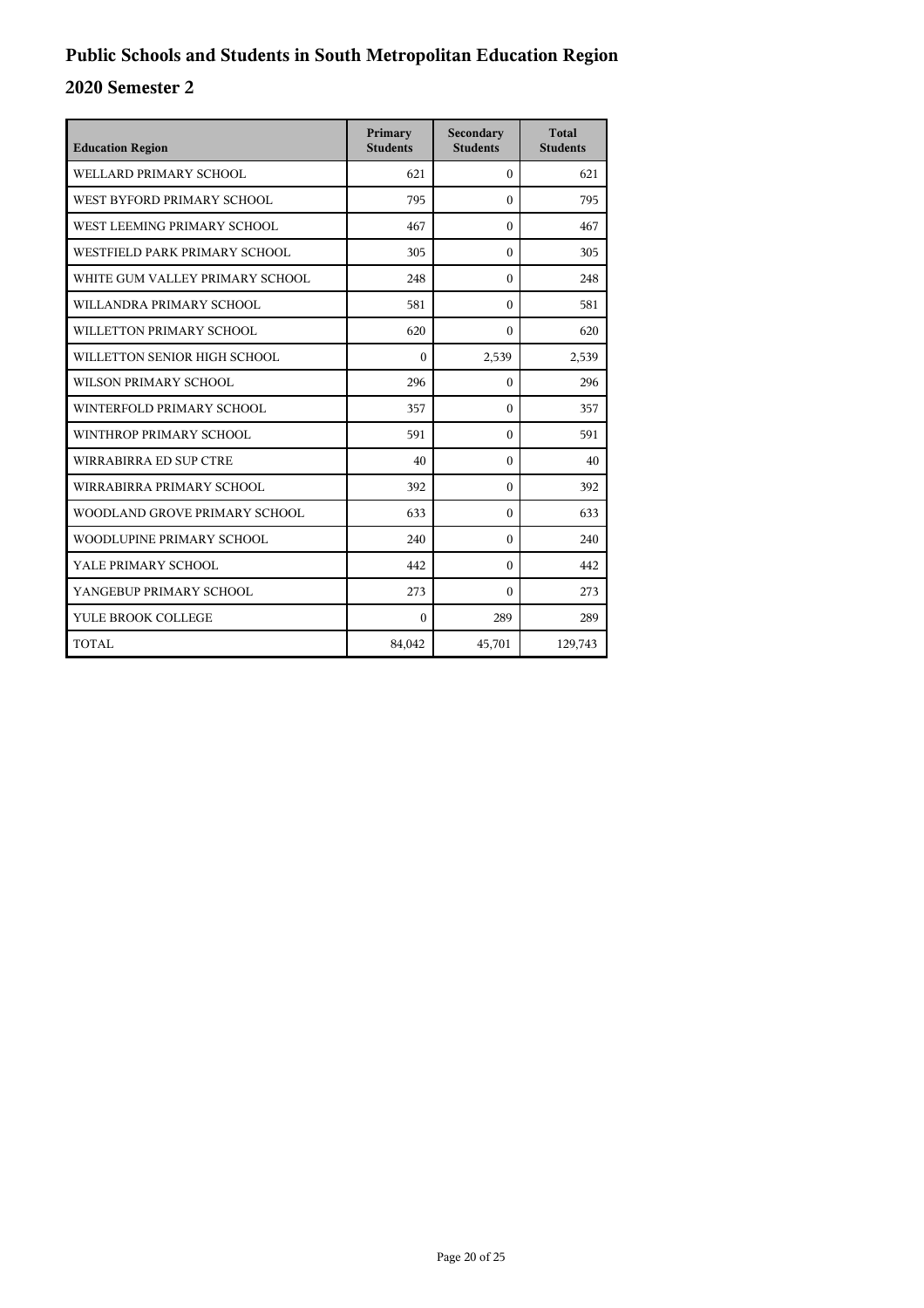| <b>Education Region</b>             | Primary<br><b>Students</b> | Secondary<br><b>Students</b> | <b>Total</b><br><b>Students</b> |
|-------------------------------------|----------------------------|------------------------------|---------------------------------|
| ADAM ROAD PRIMARY SCHOOL            | 460                        | $\mathbf{0}$                 | 460                             |
| ALBANY COMMUNITY KINDERGARTEN       | 36                         | $\mathbf{0}$                 | 36                              |
| ALBANY PRIMARY SCHOOL               | 424                        | $\mathbf{0}$                 | 424                             |
| ALBANY SECONDARY ED SUP CTRE        | $\boldsymbol{0}$           | 52                           | 52                              |
| ALBANY SENIOR HIGH SCHOOL           | $\theta$                   | 977                          | 977                             |
| ALLANSON PRIMARY SCHOOL             | 94                         | $\mathbf{0}$                 | 94                              |
| AMAROO PRIMARY SCHOOL               | 292                        | $\boldsymbol{0}$             | 292                             |
| AUGUSTA PRIMARY SCHOOL              | 69                         | $\boldsymbol{0}$             | 69                              |
| AUSTRALIND PRIMARY SCHOOL           | 163                        | $\boldsymbol{0}$             | 163                             |
| AUSTRALIND SENIOR HIGH SCHOOL       | $\theta$                   | 1,424                        | 1,424                           |
| <b>BALINGUP PRIMARY SCHOOL</b>      | 65                         | $\mathbf{0}$                 | 65                              |
| <b>BORDEN PRIMARY SCHOOL</b>        | 29                         | $\boldsymbol{0}$             | 29                              |
| BOYANUP PRIMARY SCHOOL              | 136                        | $\boldsymbol{0}$             | 136                             |
| BOYUP BROOK DISTRICT HIGH SCH       | 113                        | 61                           | 174                             |
| BREMER BAY PRIMARY SCHOOL           | 26                         | $\boldsymbol{0}$             | 26                              |
| <b>BRIDGETOWN HIGH SCHOOL</b>       | $\theta$                   | 200                          | 200                             |
| BRIDGETOWN PRIMARY SCHOOL           | 253                        | $\boldsymbol{0}$             | 253                             |
| BRUNSWICK JUNCTION PRIMARY SCH      | 67                         | $\boldsymbol{0}$             | 67                              |
| <b>BUNBURY PRIMARY SCHOOL</b>       | 432                        | $\boldsymbol{0}$             | 432                             |
| <b>BUNBURY SENIOR HIGH SCHOOL</b>   | $\boldsymbol{0}$           | 979                          | 979                             |
| <b>BUSSELTON PRIMARY SCHOOL</b>     | 274                        | $\Omega$                     | 274                             |
| <b>BUSSELTON SENIOR HIGH SCHOOL</b> | $\boldsymbol{0}$           | 683                          | 683                             |
| CAPE NATURALISTE COLLEGE            | $\boldsymbol{0}$           | 877                          | 877                             |
| CAPEL PRIMARY SCHOOL                | 337                        | $\boldsymbol{0}$             | 337                             |
| CAREY PARK PRIMARY SCHOOL           | 279                        | $\boldsymbol{0}$             | 279                             |
| <b>CLIFTON PARK PRIMARY SCHOOL</b>  | 162                        | 0                            | 162                             |
| <b>COLLEGE ROW SCHOOL</b>           | 15                         | 29                           | 44                              |
| <b>COLLIE SENIOR HIGH SCHOOL</b>    | $\mathbf{0}$               | 524                          | 524                             |
| COOINDA PRIMARY SCHOOL              | 370                        | 0                            | 370                             |
| COWARAMUP PRIMARY SCHOOL            | 382                        | $\Omega$                     | 382                             |
| <b>CRANBROOK PRIMARY SCHOOL</b>     | 56                         | 0                            | 56                              |
| DALYELLUP COLLEGE                   | $\Omega$                   | 754                          | 754                             |
| DALYELLUP PRIMARY SCHOOL            | 502                        | $\mathbf{0}$                 | 502                             |
| DARDANUP PRIMARY SCHOOL             | 140                        | 0                            | 140                             |
| DENMARK PRIMARY SCHOOL              | 457                        | 0                            | 457                             |
| DENMARK SENIOR HIGH SCHOOL          | 0                          | 427                          | 427                             |
| DJIDI DJIDI ABORIGINAL SCHOOL       | 96                         | $\mathbf{0}$                 | 96                              |
| DONNYBROOK DISTRICT HIGH SCHOOL     | 281                        | 146                          | 427                             |
| DUNSBOROUGH PRIMARY SCHOOL          | 761                        | 0                            | 761                             |
| EAST MANJIMUP PRIMARY SCHOOL        | 242                        | 0                            | 242                             |
| EATON COMMUNITY COLLEGE             | 0                          | 553                          | 553                             |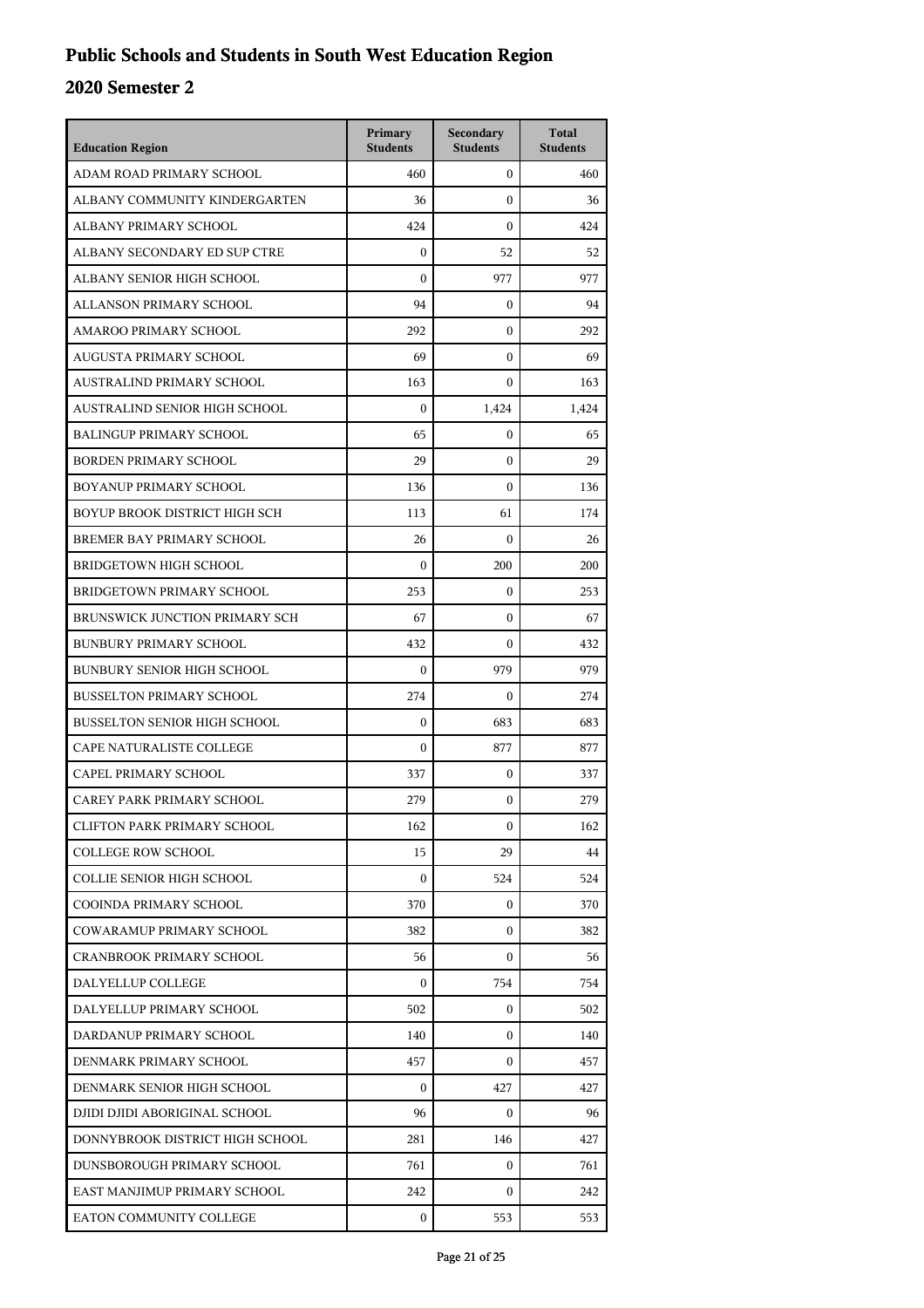| <b>Education Region</b>           | Primary<br><b>Students</b> | Secondary<br><b>Students</b> | <b>Total</b><br><b>Students</b> |
|-----------------------------------|----------------------------|------------------------------|---------------------------------|
| <b>EATON PRIMARY SCHOOL</b>       | 422                        | $\mathbf{0}$                 | 422                             |
| <b>FAIRVIEW PRIMARY SCHOOL</b>    | 209                        | $\theta$                     | 209                             |
| FLINDERS PARK PRIMARY SCHOOL      | 417                        | $\mathbf{0}$                 | 417                             |
| FRANKLAND RIVER PRIMARY SCHOOL    | 55                         | $\boldsymbol{0}$             | 55                              |
| <b>GAIRDNER PRIMARY SCHOOL</b>    | 26                         | $\boldsymbol{0}$             | 26                              |
| <b>GEOGRAPHE ED SUP CTRE</b>      | 18                         | 28                           | 46                              |
| <b>GEOGRAPHE PRIMARY SCHOOL</b>   | 458                        | $\mathbf{0}$                 | 458                             |
| <b>GLEN HUON PRIMARY SCHOOL</b>   | 500                        | $\mathbf{0}$                 | 500                             |
| GNOWANGERUP DISTRICT HIGH SCH     | 112                        | 25                           | 137                             |
| <b>GREENBUSHES PRIMARY SCHOOL</b> | 37                         | $\boldsymbol{0}$             | 37                              |
| HARVEY PRIMARY SCHOOL             | 298                        | $\boldsymbol{0}$             | 298                             |
| HARVEY SENIOR HIGH SCHOOL         | $\mathbf{0}$               | 209                          | 209                             |
| JERRAMUNGUP DISTRICT HIGH SCH     | 85                         | 41                           | 126                             |
| KARRIDALE PRIMARY SCHOOL          | 46                         | $\boldsymbol{0}$             | 46                              |
| KENDENUP PRIMARY SCHOOL           | 69                         | $\boldsymbol{0}$             | 69                              |
| KINGSTON PRIMARY SCHOOL           | 729                        | $\mathbf{0}$                 | 729                             |
| KIRUP PRIMARY SCHOOL              | 19                         | $\mathbf{0}$                 | 19                              |
| KOJONUP DISTRICT HIGH SCHOOL      | 188                        | 57                           | 245                             |
| LITTLE GROVE PRIMARY SCHOOL       | 181                        | $\boldsymbol{0}$             | 181                             |
| LOCKYER COMMUNITY KINDERGARTEN    | 75                         | $\boldsymbol{0}$             | 75                              |
| LOWER KING COM KINDERGARTEN       | 20                         | $\mathbf{0}$                 | 20                              |
| MAIDENS PARK PRIMARY SCHOOL       | 167                        | $\theta$                     | 167                             |
| <b>MANEA SENIOR COLLEGE</b>       | $\mathbf{0}$               | 588                          | 588                             |
| <b>MANJIMUP ED SUP CTRE</b>       | 9                          | 16                           | 25                              |
| MANJIMUP PRIMARY SCHOOL           | 240                        | $\mathbf{0}$                 | 240                             |
| MANJIMUP SENIOR HIGH SCHOOL       | $\boldsymbol{0}$           | 608                          | 608                             |
| MARGARET RIVER PRIMARY SCHOOL     | 771                        | $\Omega$                     | 771                             |
| MARGARET RIVER SNR HIGH SCHOOL    | $\boldsymbol{0}$           | 1,100                        | 1,100                           |
| MOUNT BARKER COMMUNITY COLLEGE    | 369                        | 331                          | 700                             |
| MOUNT LOCKYER PRIMARY SCHOOL      | 598                        | 0                            | 598                             |
| MOUNT MANYPEAKS PRIMARY SCHOOL    | 20                         | $\Omega$                     | 20                              |
| NANNUP DISTRICT HIGH SCHOOL       | 107                        | 36                           | 143                             |
| NEWTON MOORE ED SUP CTRE          | $\boldsymbol{0}$           | 76                           | 76                              |
| NEWTON MOORE SENIOR HIGH SCHOOL   | $\boldsymbol{0}$           | 644                          | 644                             |
| NORTH ALBANY SENIOR HIGH SCHOOL   | 0                          | 833                          | 833                             |
| NORTHCLIFFE DISTRICT HIGH SCH     | 31                         | 13                           | 44                              |
| ONGERUP PRIMARY SCHOOL            | 20                         | 0                            | 20                              |
| PARKFIELD PRIMARY SCHOOL          | 606                        | $\mathbf{0}$                 | 606                             |
| PEMBERTON DISTRICT HIGH SCHOOL    | 103                        | 37                           | 140                             |
| PICTON PRIMARY SCHOOL             | 159                        | $\mathbf{0}$                 | 159                             |
| RAPIDS LANDING PRIMARY SCHOOL     | 292                        | 0                            | 292                             |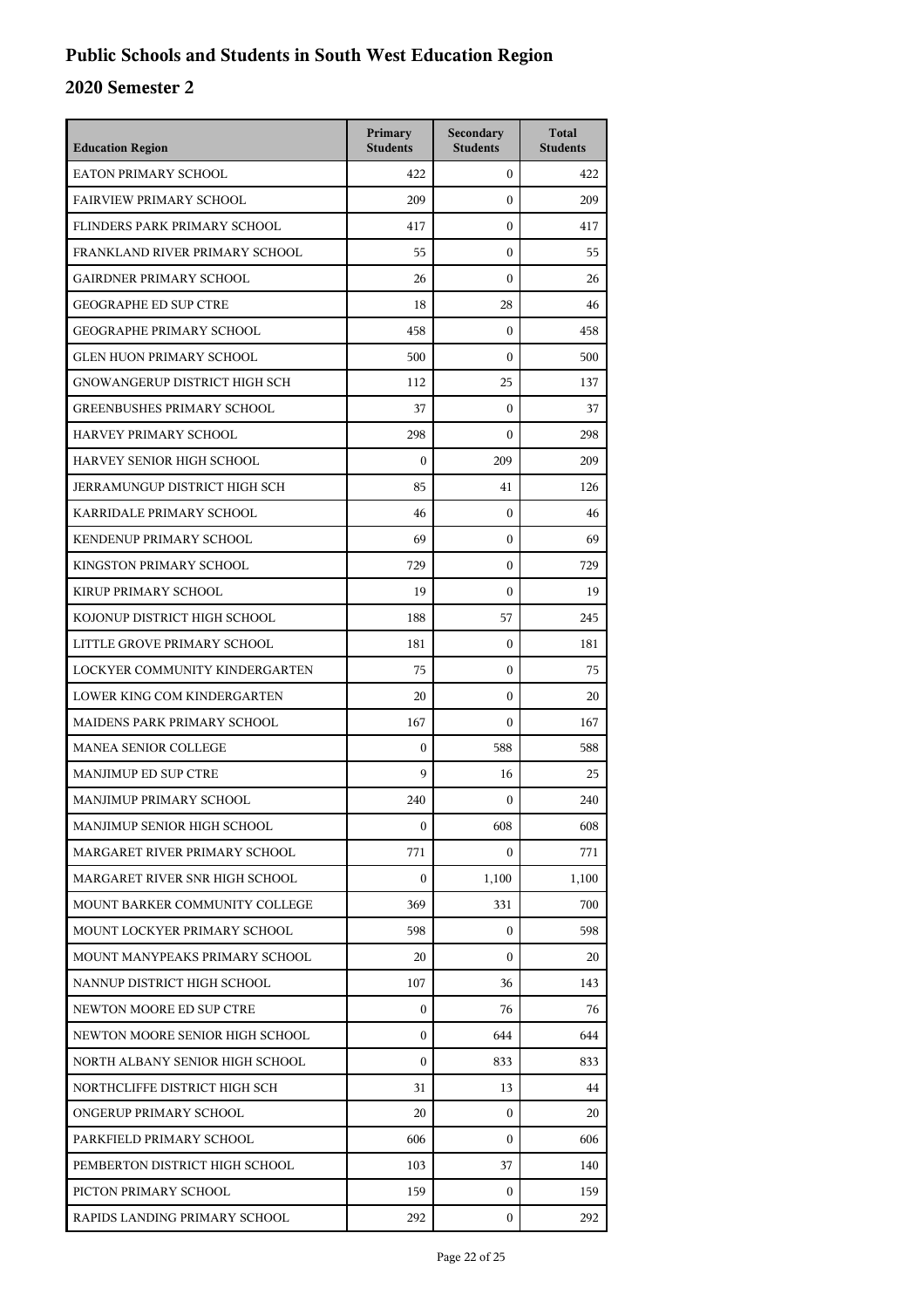| <b>Education Region</b>          | Primary<br><b>Students</b> | Secondary<br><b>Students</b> | <b>Total</b><br><b>Students</b> |
|----------------------------------|----------------------------|------------------------------|---------------------------------|
| RIVER VALLEY PRIMARY SCHOOL      | 63                         | $\Omega$                     | 63                              |
| <b>SOUTH BUNBURY ED SUP CTRE</b> | 56                         | $\Omega$                     | 56                              |
| SOUTH BUNBURY PRIMARY SCHOOL     | 392                        | $\Omega$                     | 392                             |
| SOUTH STIRLING PRIMARY SCHOOL    | 22                         | $\Omega$                     | 22                              |
| SPENCER PARK ED SUP CTRE         | 32                         | $\theta$                     | 32                              |
| SPENCER PARK PRIMARY SCHOOL      | 283                        | $\Omega$                     | 283                             |
| TAMBELLUP PRIMARY SCHOOL         | 44                         | $\theta$                     | 44                              |
| TREENDALE PRIMARY SCHOOL         | 556                        | $\Omega$                     | 556                             |
| TUART FOREST PRIMARY SCHOOL      | 479                        | $\Omega$                     | 479                             |
| VASSE PRIMARY SCHOOL             | 787                        | $\Omega$                     | 787                             |
| WA COL OF AGRI - DENMARK         | $\theta$                   | 136                          | 136                             |
| WA COL OF AGRI - HARVEY          | $\Omega$                   | 168                          | 168                             |
| WALPOLE PRIMARY SCHOOL           | 41                         | $\Omega$                     | 41                              |
| WELLSTEAD PRIMARY SCHOOL         | 27                         | $\Omega$                     | 27                              |
| WEST BUSSELTON PRIMARY SCHOOL    | 360                        | $\Omega$                     | 360                             |
| WILSON PARK PRIMARY SCHOOL       | 90                         | $\Omega$                     | 90                              |
| YAKAMIA PRIMARY SCHOOL           | 410                        | $\Omega$                     | 410                             |
| YARLOOP PRIMARY SCHOOL           | 46                         | $\Omega$                     | 46                              |
| TOTAL                            | 18,157                     | 12,632                       | 30,789                          |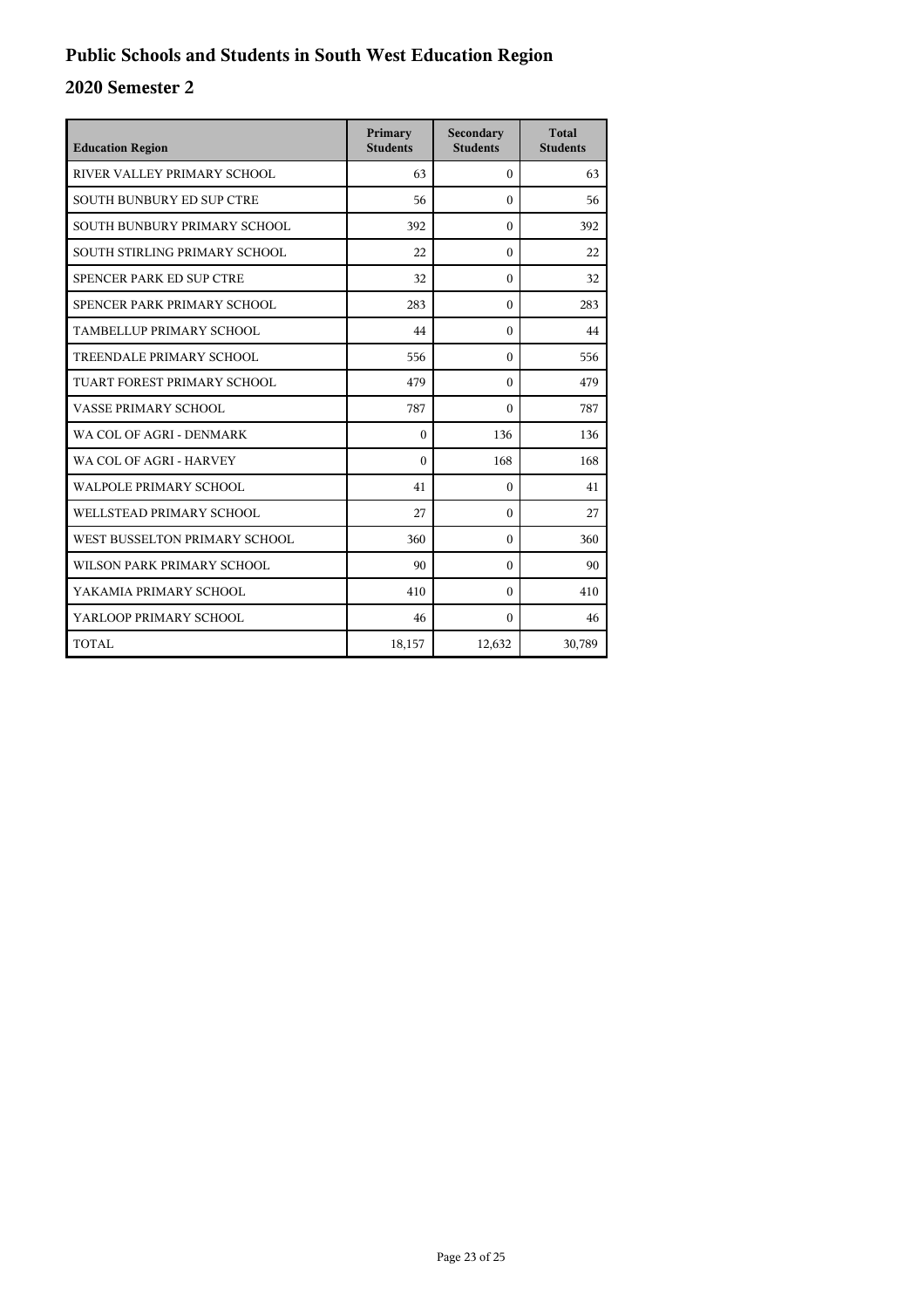## **Public Schools and Students in Wheatbelt Education Region**

| <b>Education Region</b>           | Primary<br><b>Students</b> | Secondary<br><b>Students</b> | <b>Total</b><br><b>Students</b> |
|-----------------------------------|----------------------------|------------------------------|---------------------------------|
| <b>AVONVALE ED SUP CTRE</b>       | 21                         | 7                            | 28                              |
| AVONVALE PRIMARY SCHOOL           | 118                        | $\mathbf{0}$                 | 118                             |
| <b>BABAKIN PRIMARY SCHOOL</b>     | 14                         | $\mathbf{0}$                 | 14                              |
| <b>BAKERS HILL PRIMARY SCHOOL</b> | 165                        | $\mathbf{0}$                 | 165                             |
| <b>BEACON PRIMARY SCHOOL</b>      | 20                         | $\mathbf{0}$                 | 20                              |
| BENCUBBIN PRIMARY SCHOOL          | 30                         | $\boldsymbol{0}$             | 30                              |
| BEVERLEY DISTRICT HIGH SCHOOL     | 119                        | 26                           | 145                             |
| BODDINGTON DISTRICT HIGH SCHOOL   | 181                        | 61                           | 242                             |
| <b>BOLGART PRIMARY SCHOOL</b>     | 20                         | $\mathbf{0}$                 | 20                              |
| <b>BRAESIDE PRIMARY SCHOOL</b>    | 208                        | $\mathbf{0}$                 | 208                             |
| BROOKTON DISTRICT HIGH SCHOOL     | 114                        | 22                           | 136                             |
| <b>BROOMEHILL PRIMARY SCHOOL</b>  | 45                         | $\theta$                     | 45                              |
| BRUCE ROCK DISTRICT HIGH SCHOOL   | 90                         | 28                           | 118                             |
| CADOUX PRIMARY SCHOOL             | 23                         | $\mathbf{0}$                 | 23                              |
| CALINGIRI PRIMARY SCHOOL          | 37                         | $\boldsymbol{0}$             | 37                              |
| CENTRAL MIDLANDS SNR HIGH SCH     | $\mathbf{0}$               | 182                          | 182                             |
| CORRIGIN DISTRICT HIGH SCHOOL     | 83                         | 25                           | 108                             |
| CUNDERDIN DISTRICT HIGH SCHOOL    | 108                        | 58                           | 166                             |
| DALWALLINU DISTRICT HIGH SCHOOL   | 145                        | 60                           | 205                             |
| DARKAN PRIMARY SCHOOL             | 88                         | $\mathbf{0}$                 | 88                              |
| DOWERIN DISTRICT HIGH SCHOOL      | 90                         | 43                           | 133                             |
| DUMBLEYUNG PRIMARY SCHOOL         | 30                         | $\mathbf{0}$                 | 30                              |
| EAST NARROGIN PRIMARY SCHOOL      | 165                        | $\mathbf{0}$                 | 165                             |
| <b>GOOMALLING PRIMARY SCHOOL</b>  | 47                         | $\mathbf{0}$                 | 47                              |
| <b>HYDEN PRIMARY SCHOOL</b>       | 56                         | $\boldsymbol{0}$             | 56                              |
| KALANNIE PRIMARY SCHOOL           | 37                         | $\boldsymbol{0}$             | 37                              |
| KATANNING PRIMARY SCHOOL          | 188                        | $\Omega$                     | 188                             |
| KATANNING SENIOR HIGH SCHOOL      | $\boldsymbol{0}$           | 326                          | 326                             |
| KELLERBERRIN DISTRICT HIGH SCH    | 80                         | 21                           | 101                             |
| KONDININ PRIMARY SCHOOL           | 16                         | $\mathbf{0}$                 | 16                              |
| KOORDA PRIMARY SCHOOL             | 21                         | $\Omega$                     | 21                              |
| KUKERIN PRIMARY SCHOOL            | 43                         | $\Omega$                     | 43                              |
| KULIN DISTRICT HIGH SCHOOL        | 89                         | 38                           | 127                             |
| LAKE GRACE DISTRICT HIGH SCHOOL   | 89                         | 30                           | 119                             |
| MECKERING PRIMARY SCHOOL          | 25                         | $\mathbf{0}$                 | 25                              |
| MERREDIN COLLEGE                  | 215                        | 323                          | 538                             |
| MILING PRIMARY SCHOOL             | 26                         | $\mathbf{0}$                 | 26                              |
| MOORA PRIMARY SCHOOL              | 122                        | $\Omega$                     | 122                             |
| MOORINE ROCK PRIMARY SCHOOL       | 19                         | $\mathbf{0}$                 | 19                              |
| MUKINBUDIN DISTRICT HIGH SCHOOL   | 67                         | 29                           | 96                              |
| NAREMBEEN DISTRICT HIGH SCHOOL    | 92                         | 35                           | 127                             |